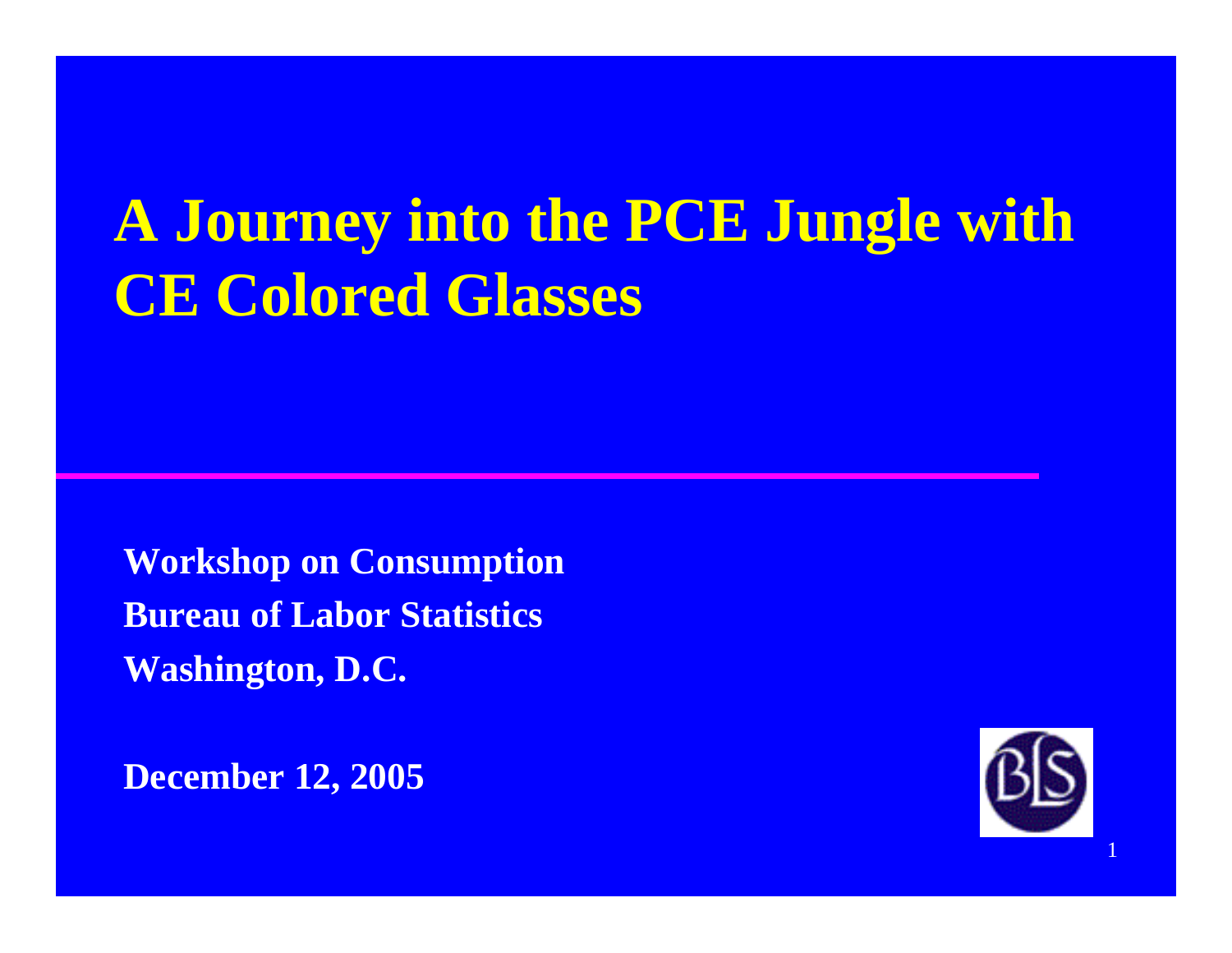## **Outline**

**Introduction**  $\blacklozenge$  Data Comparison Issues **Historical Methodology & Results** Revised Methodology & Results Detailed Example - Recreation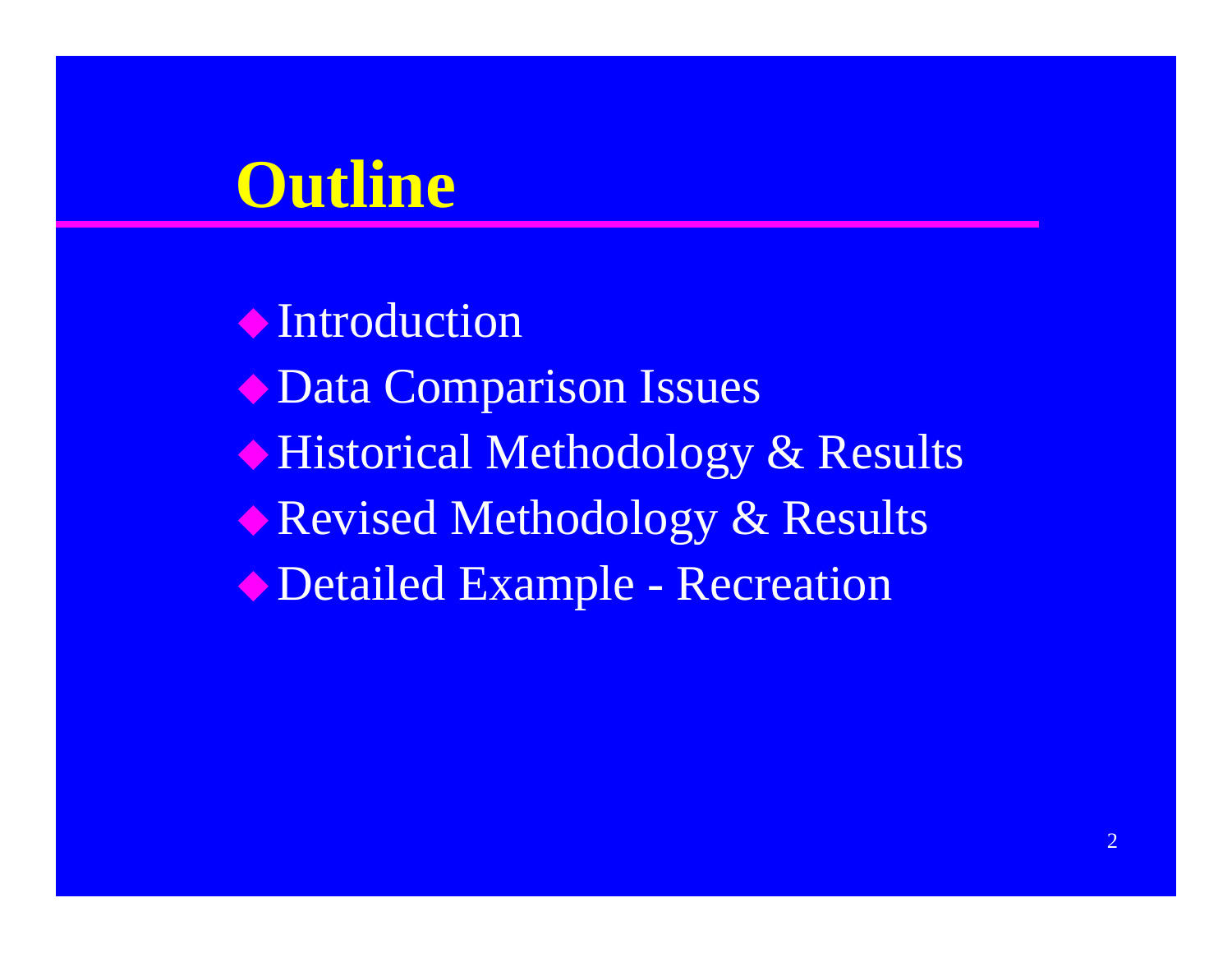## **Comparing CE Expenditure Estimates** with Data from Other Sources

- ← Department of Energy
	- Residential Energy Consumption Survey
	- Residential Transportation Energy Consumption **Survey**
- **Example 2 Health Care Financing Administration** 
	- National Health Expenditures
- **Example 2 Health Care Quality and Research Agency** 
	- Medical Expenditure Panel Survey (Household)
- Bureau of Economic Analysis (BEA)
	- Personal Consumption Expenditures (PCE)
- **Progressive Grocer/Supermarket Business**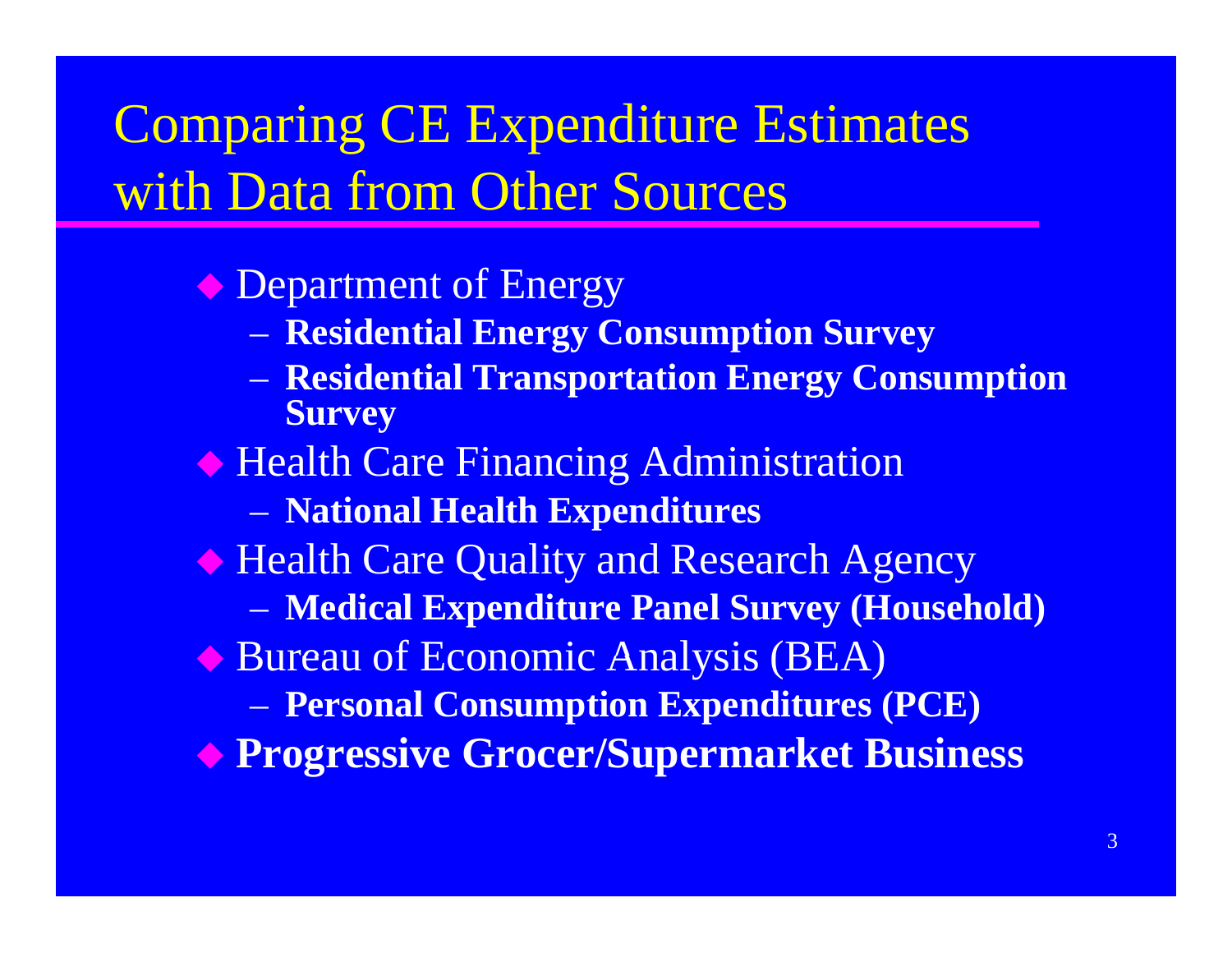## Since the Start of the Ongoing CE...

"What was expected from these comparisons was a sense of degree and direction of possible survey errors, rather than an exact measure of bias, because the specific estimates from other sources are not necessarily the 'true' values"

(Gieseman 1987, p. 9)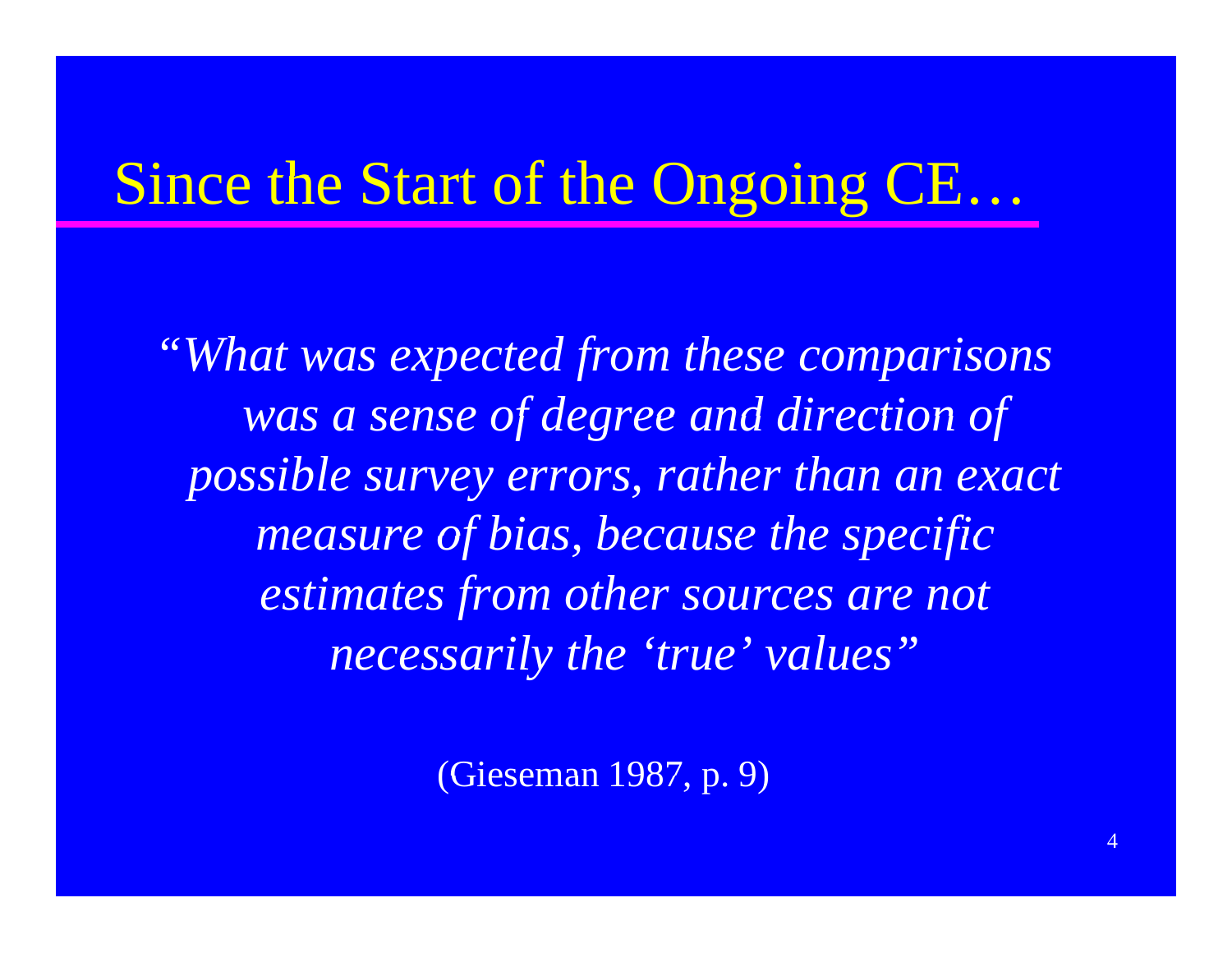# PCE: Primary Source of Independent Data for Comparison Over Time

- Used for source selection for integrated published data (Diary or Interview)
- **Publish comparisons in biennial** publications
- $\bullet$  Monitor consistency of results
- **Example 1 Felp identify areas where CE data** collection and methods might be improved by understanding the differences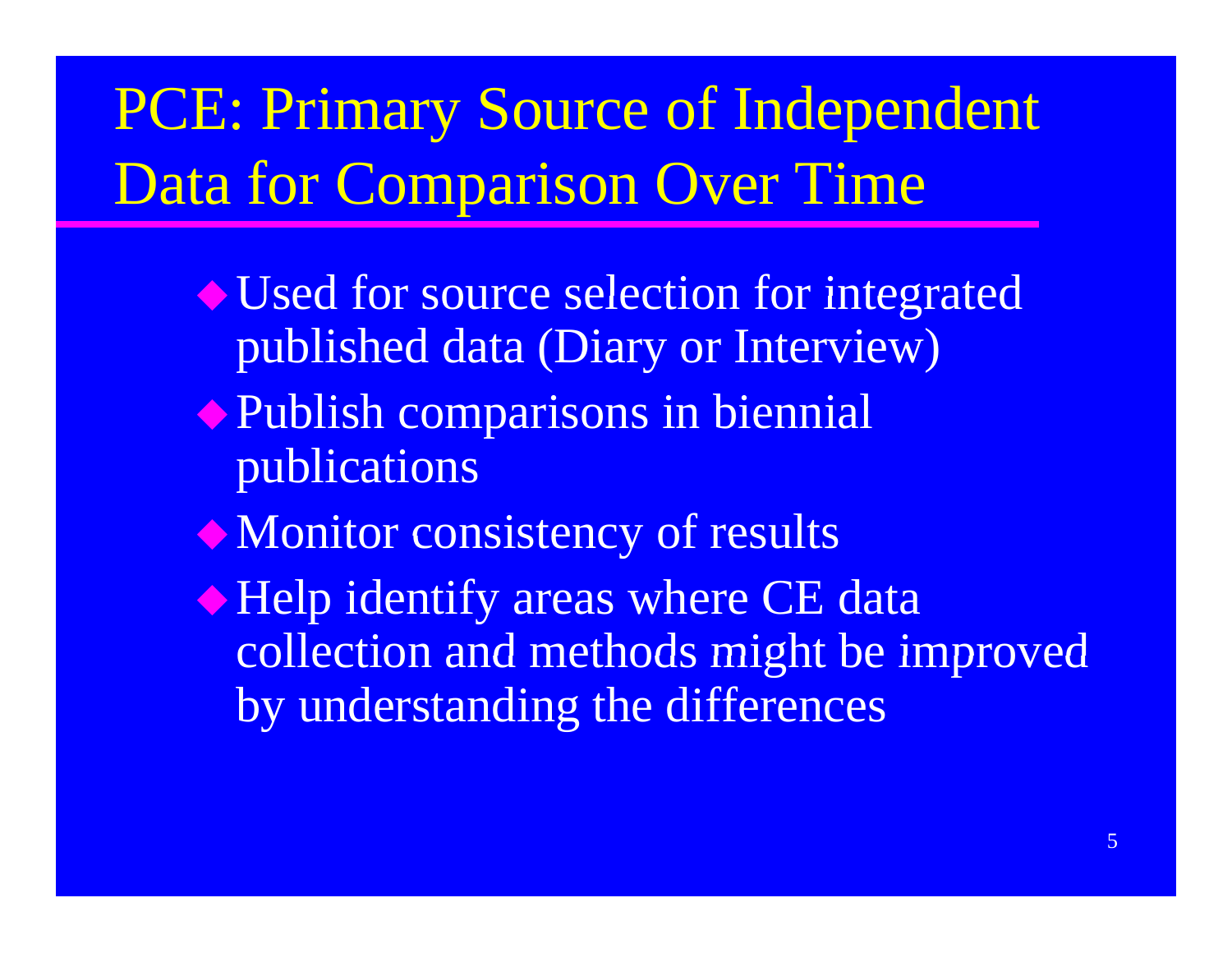# CE and PCE Compared

- $\blacklozenge$  Historical methodology (Gieseman 1987; Branch 1994; CE bulletins and reports from 1990-1999)
	- Type by expenditure (food, apparel, housing, etc.)
	- Trends over time in ratios
		- » 1984-2002
- Revised methodology (April 2000 to present)
	- Type by product (durables, non-durables, services)
	- CE and PCE aggregates and ratios
		- » 1992, 1997, 2002
	- Concerns and issues
	- Detailed example: Recreation (PCE-defined service)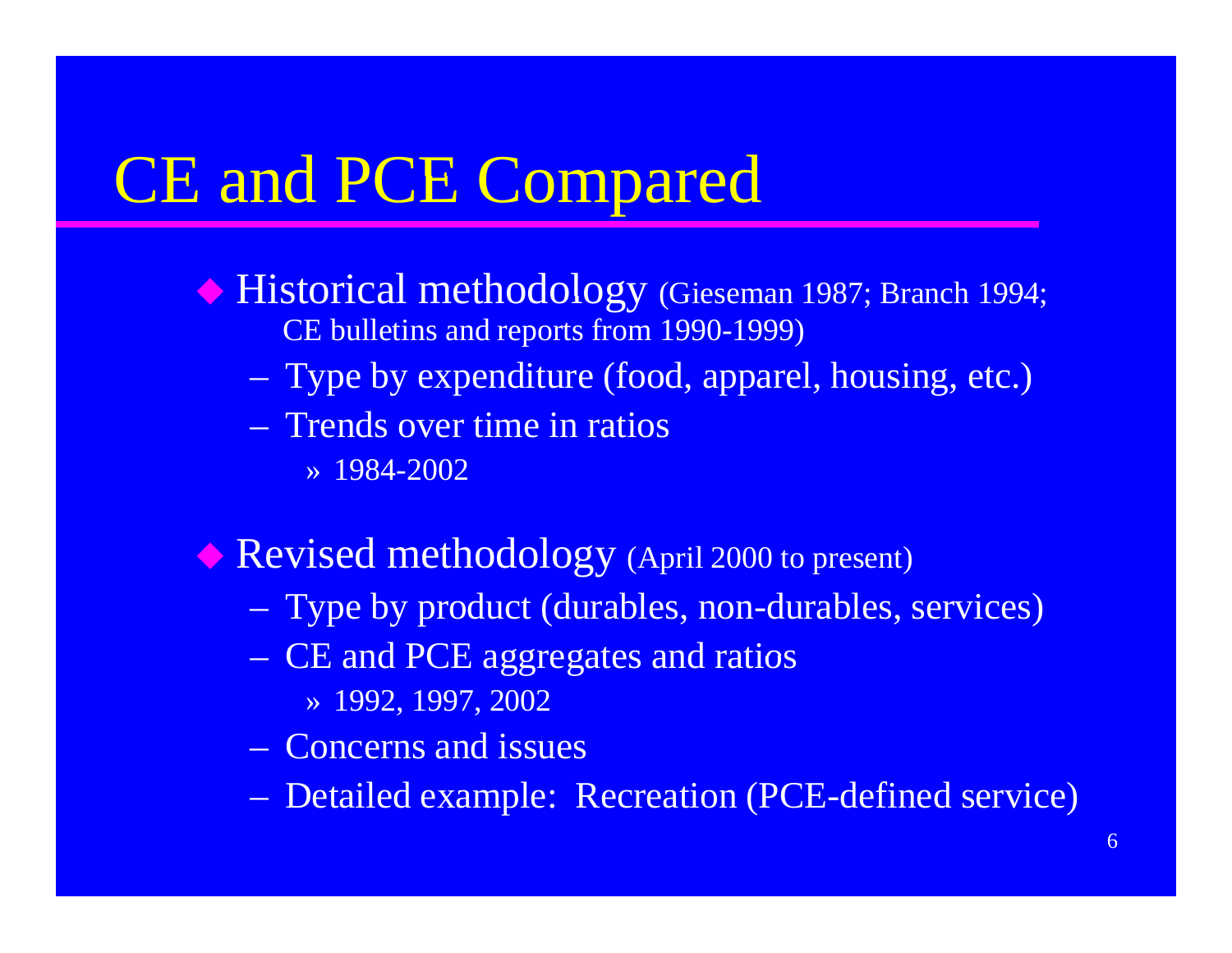# Major Findings from Revision

- $\sim$ After adjustments for comparability, CE/PCE ratio
	- » 0.86 for 1992 (vs. 0.67 unadjusted)
	- » 0.85 for 1997 (vs. 0.65 unadjusted)
	- » 0.81 for 2000 (vs. 0.60 unadjusted)
- $\sim$  Owner-occupied dwellings and new autos CE expenditure aggregates greater than PCE
- $\mathcal{L}_{\mathcal{A}}$  For most other items, CE aggregates lower than PCE and ratios decreasing over time
- Explanations
	- » some can be explained
	- » others need more work to understand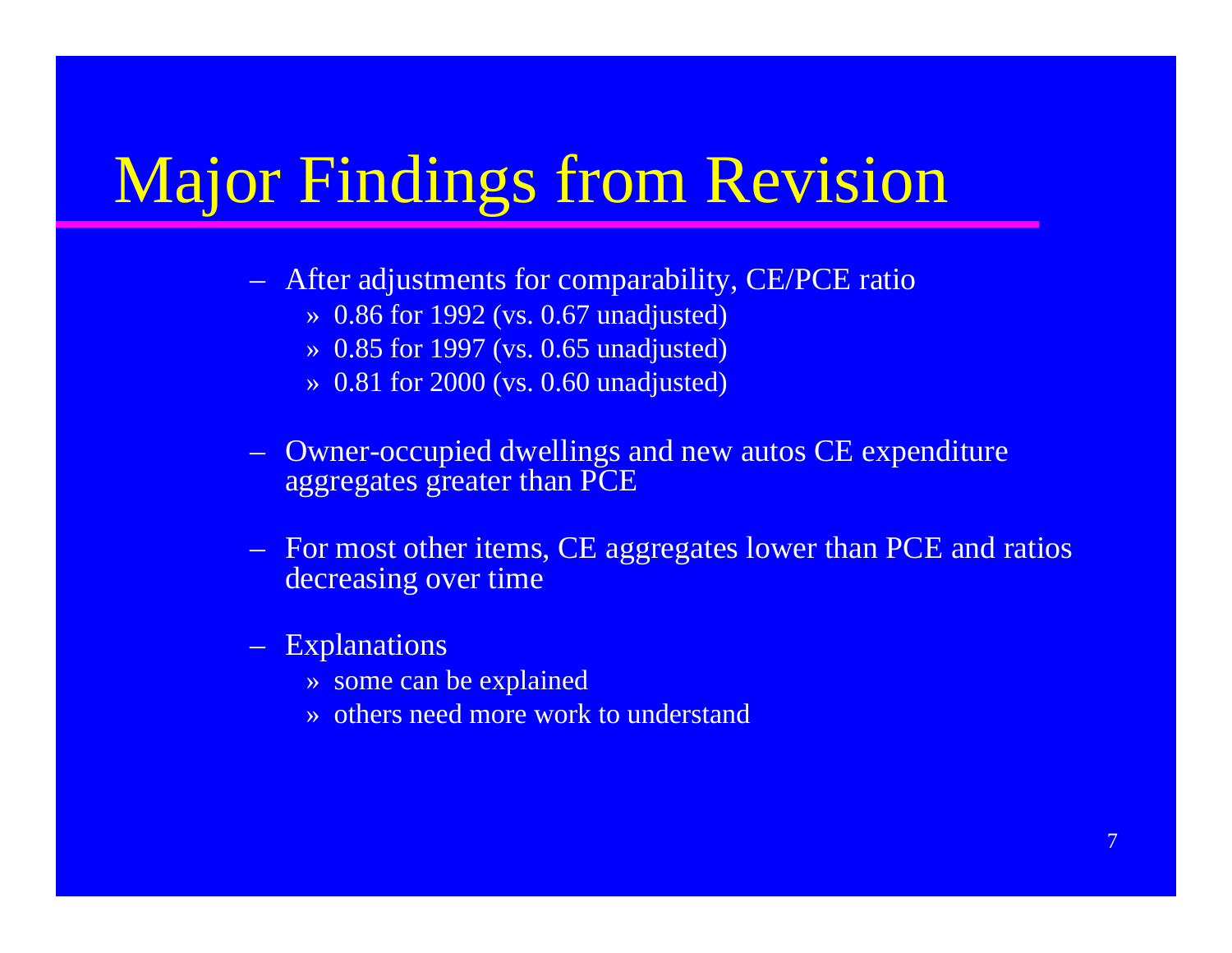# **Making Comparisons: Issues to Consider**

- **Populations**
- Expenditures (publication vs. "comparable")
	- Underlying conceptual framework (scope)
	- Definition
- Sources of data
	- Censuses
	- Surveys
	- Administrative records
	- Trade association publications
- ← Periodicity
	- Collection, reference, production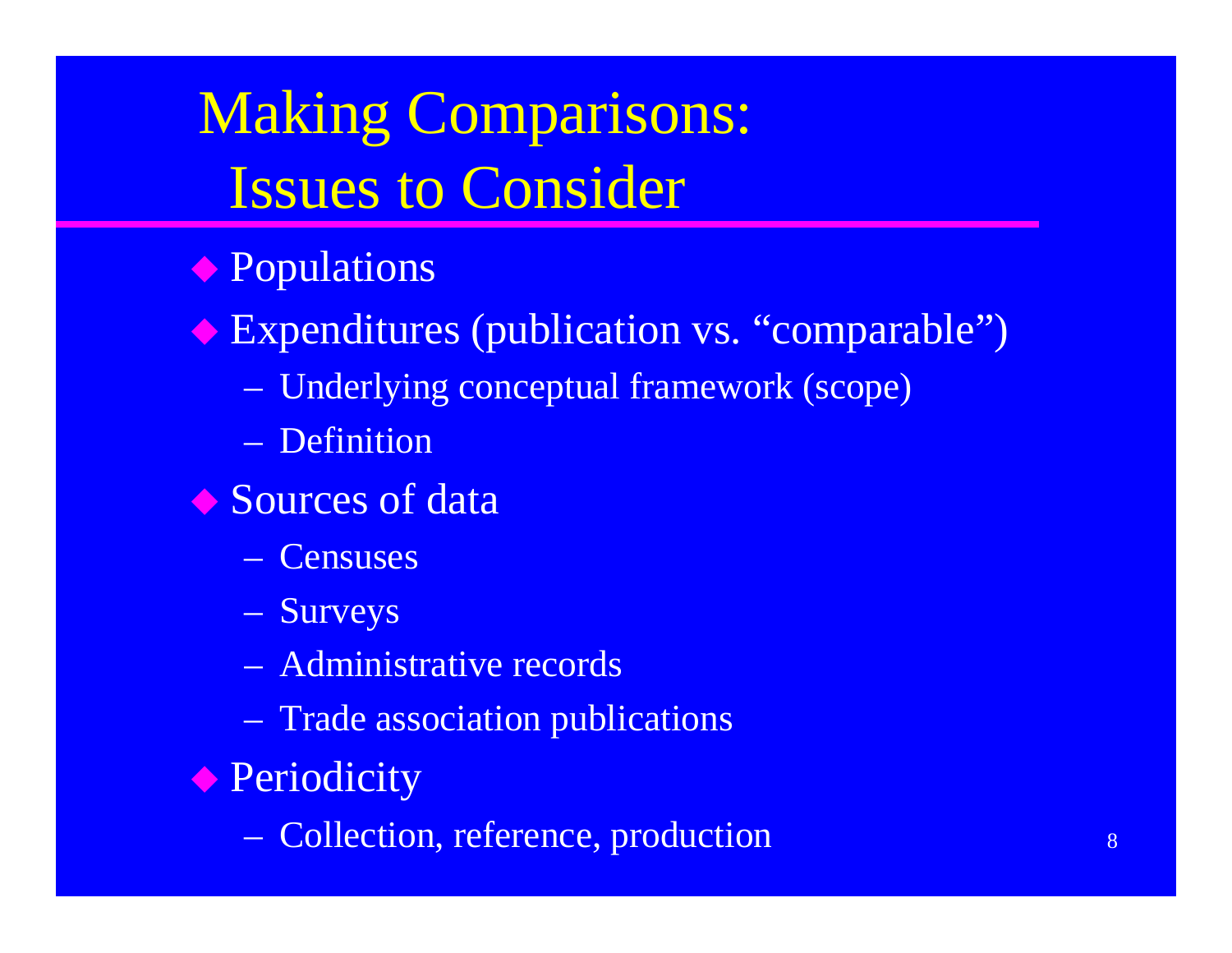## Populations

### CE: consumer units *and persons*

- Civilian non-institutional population and some institutional
- Continental U.S., Alaska, and Hawaii
- Urban and Rural

than represented by PCE

### CE: *consumer units* PCE: *persons resident*

- Individuals
	- » Persons resident in U.S. and those who physically located in U.S. and have resided, or expect to reside in U.S. for 1 year or more
	- » Employees of U.S. businesses abroad for 1 year or less
- » U.S. government civilian and Numbers of persons 3.4% less  $\longrightarrow$  U.S. government civilian and military personnel stationed abroad regardless of time
	- Nonprofit institutions serving individuals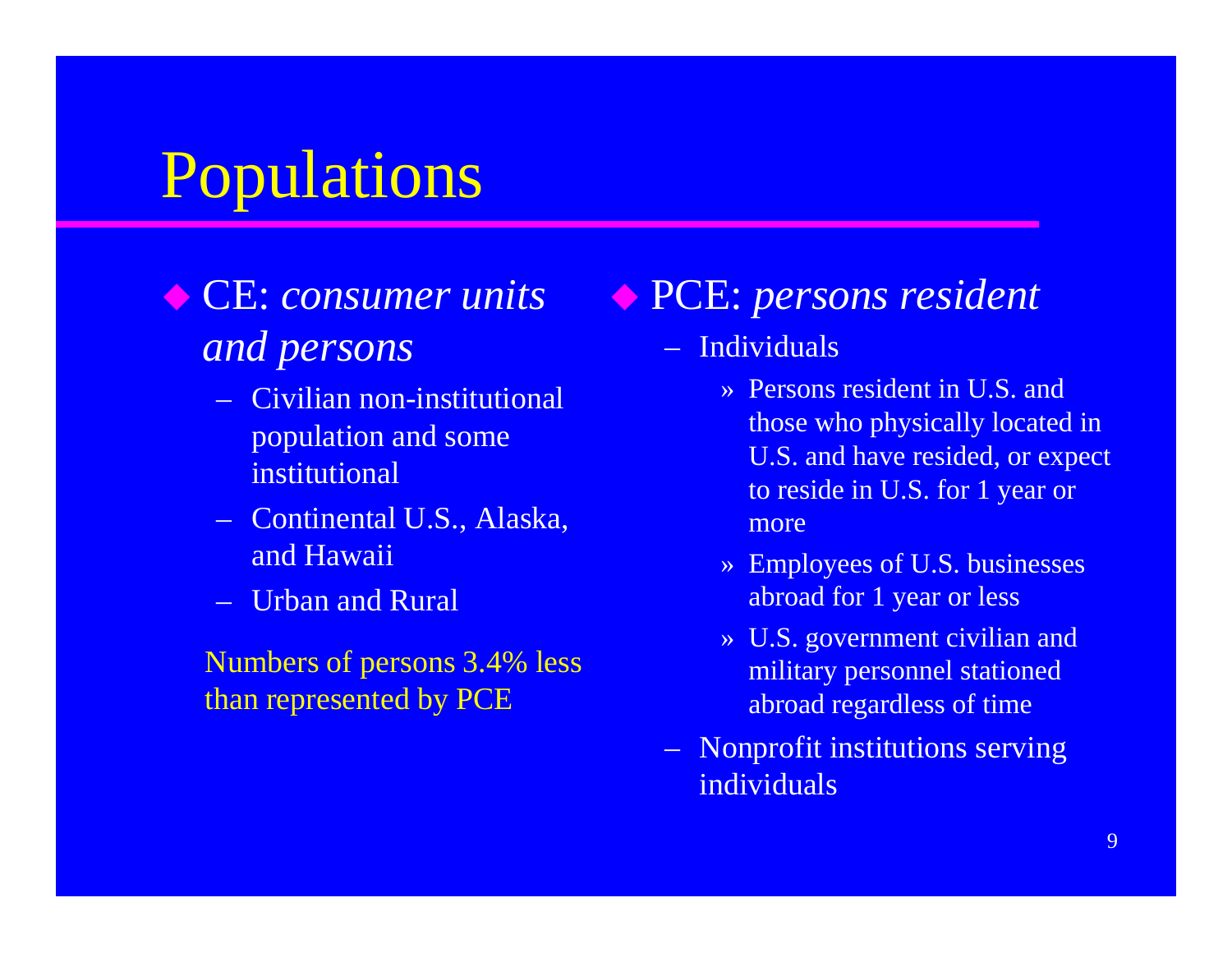# Definition of Expenditure: CE (Publication) & PCE

- CE What consumers spend: transaction costs including excise and sales taxes of goods and services acquired during reference period
	- Primarily out-of-pocket expenditures (OOP) reported by consumers plus value of in-kind food and rent as pay. alue of in-kind food and rent as pay, and food stamps
- ◆ PCE Value of goods and services purchased by the personal sector (excludes intra-sector transactions) including excise and sales taxes
	- Spent by individuals
	- Operating expenses of nonprofit institutions serving individuals
	- Value of food, fuel, clothing, rent of dwellings, and financial services received in kind by individuals; and net purchases of used goods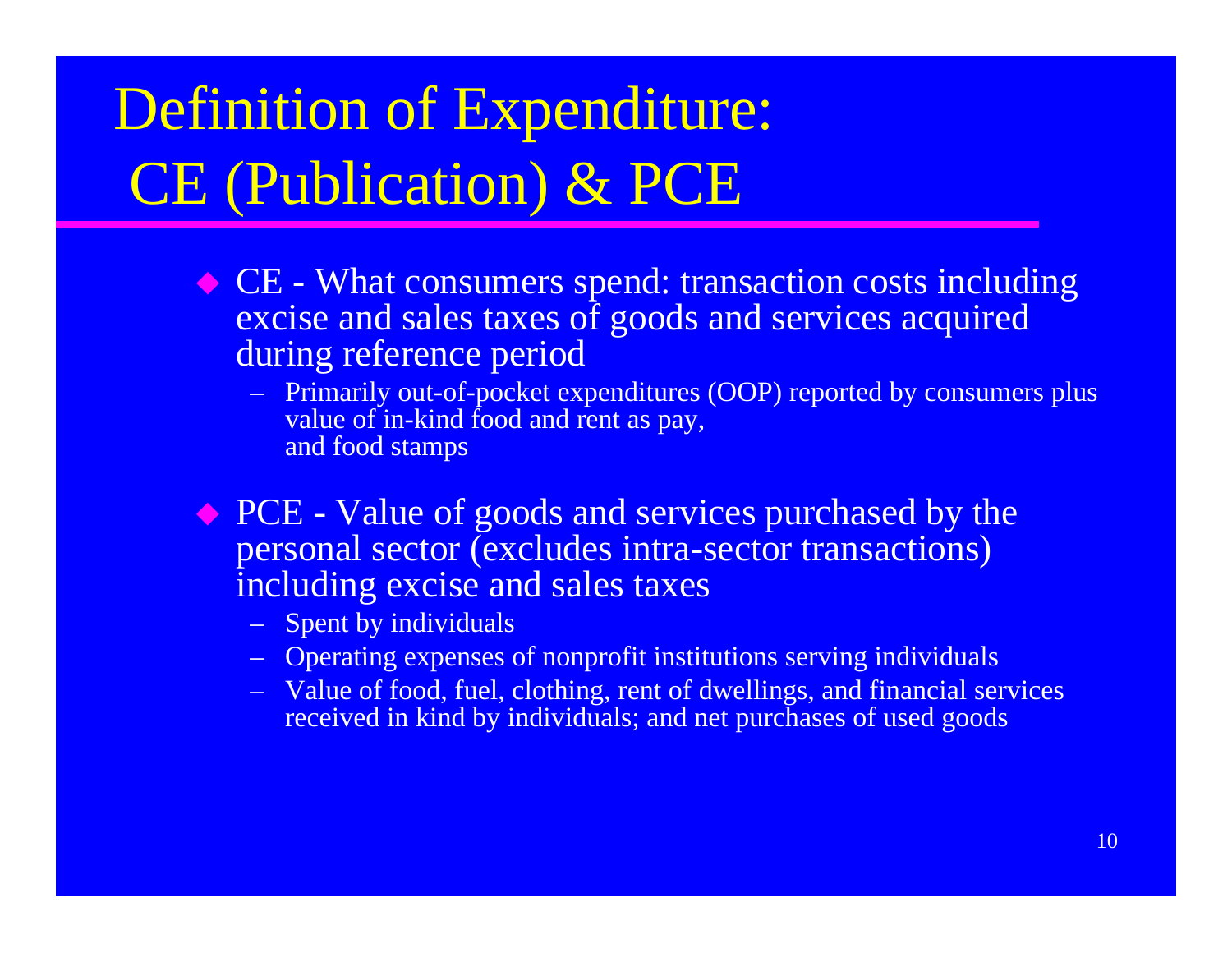# Scope: CE (Publication) & PCE

- In scope for CE, out of scope for PCE
	- $\sim$  Transactions between households (includes person to person sales such as for used vehicles, apparel, etc.)
	- Life and personal insurance, and pensions

In scope for PCE, out of scope for CE publication

- <del>katalog katalog a</del> Rental value of owner occupied dwellings and owned appliances
- $\sim$ Value of home production for own consumption on farms
- $\sim$ Standard clothing issued to military
- Services furnished without payment by financial intermediaries except life insurance carriers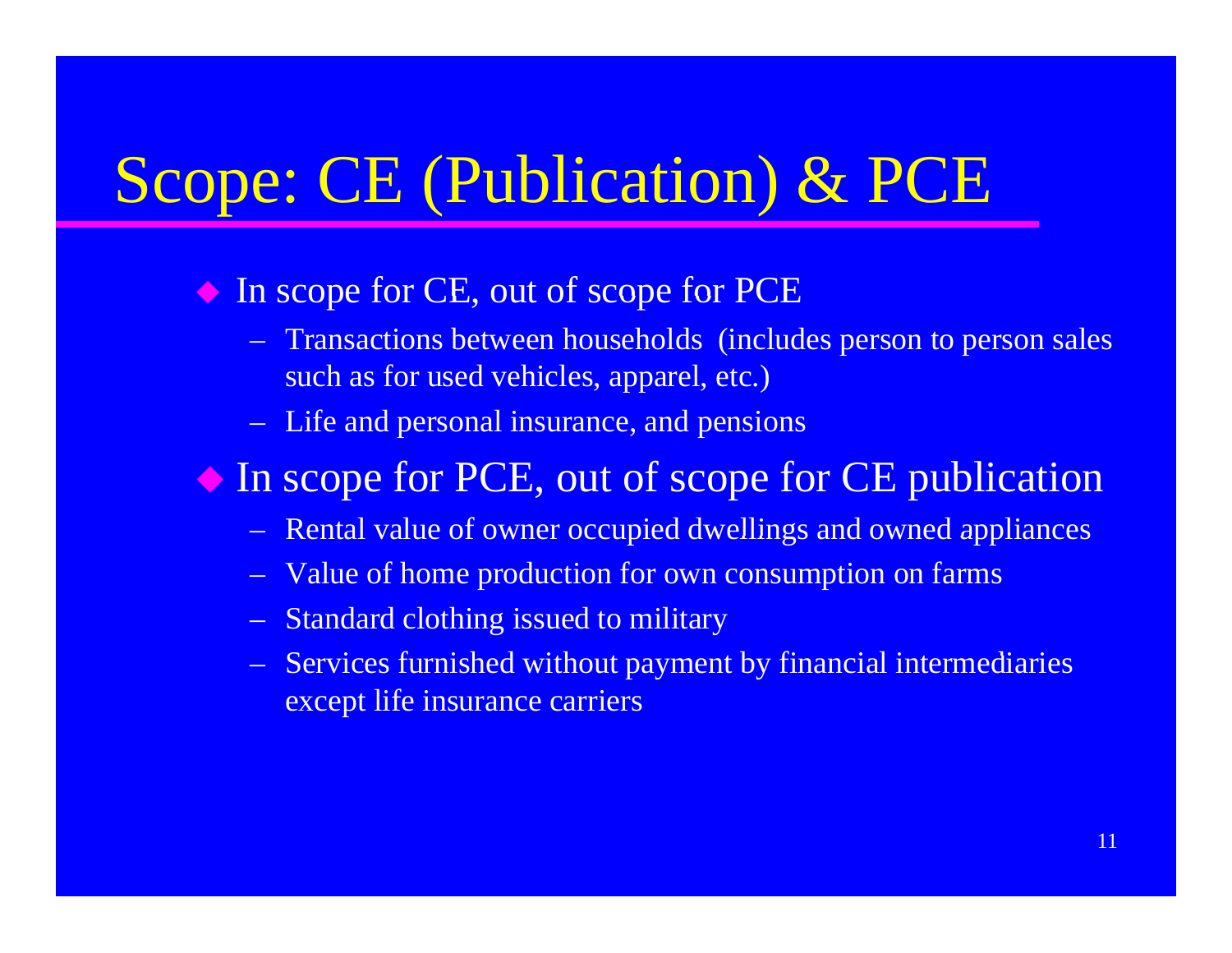# Scope/Item Definition

- Partly Out Of Scope For CE / Partly **Defined Quite Differently** 
	- Medical Care Expenditures
	- Religious and Welfare
- **Obefined Quite Differently** 
	- Education Expenditures
	- Life and Personal Insurance and Pension Plans
	- Owner-Occupied Housing Expenditures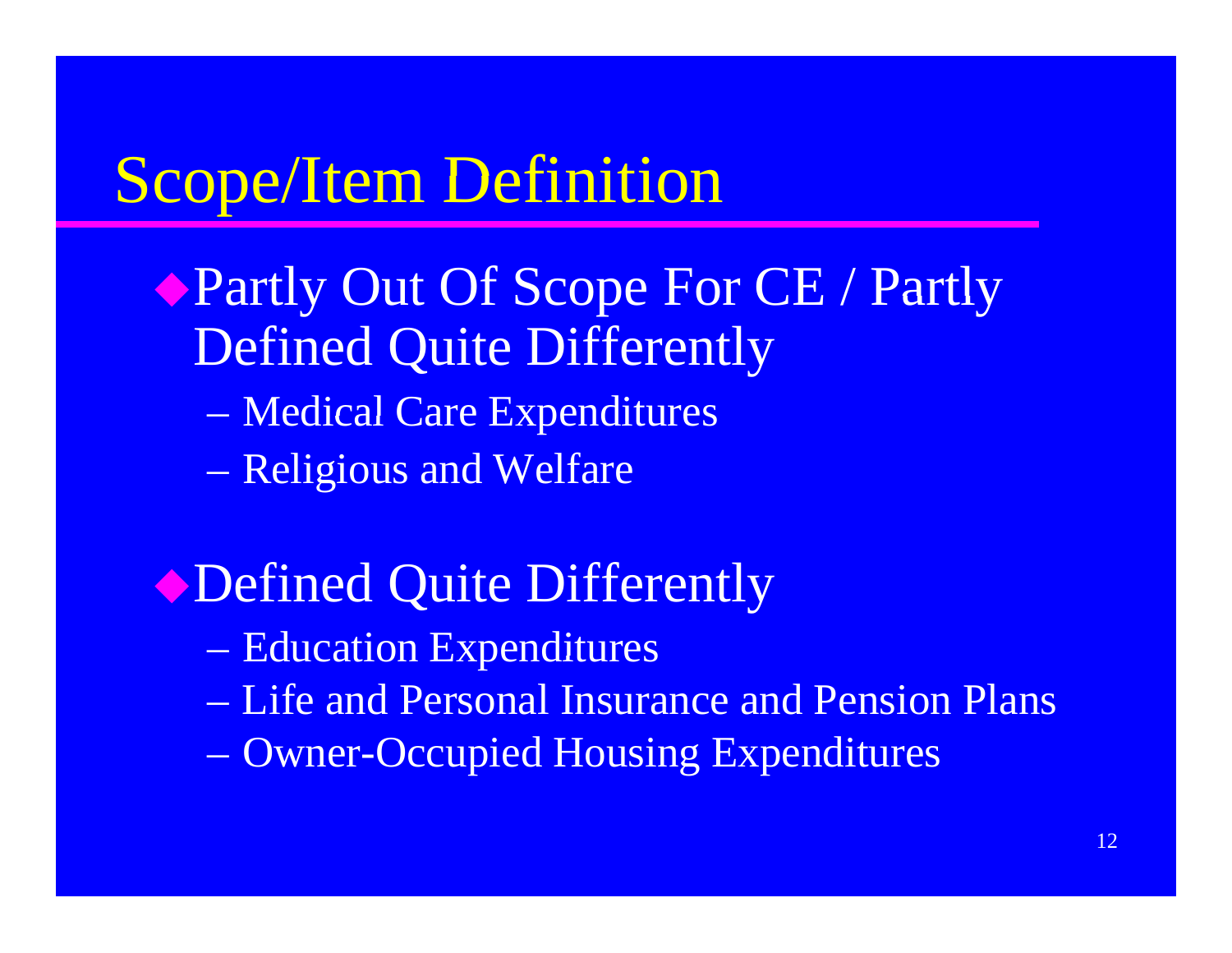## Data Sources and Periodicity

- ◆ CE: direct
	- Household S
		- » Interview
		- » Diary
	- Periodicity
		- » Annual
		- » Quarterly
		- » Monthly
		- » Weekly
	- Sampling and non-sam plin g errors
	- Imputation/allocation » Annual

◆ PCE: indirect (commodity flow; Surveys mostly residual)<br>Market Sources

- Sources
	- » Government census/survey reports
- Periodicity and service and service and service and service and service and service and service and service and service and service and service and service and service and service and service and service and service and regulatory agency reports
	- » Reports from private organizations
	- » CE (motor vehicle leasing and rental, taxis, nursery schools, child care)
	- **Periodicity**
	- pling errors  $\longrightarrow$  5-year Benchmark (detailed)
		-
		- » Quarterly
		- » Monthly
		- Interpolation/extrapolation
		- Expert judgment
		- **Revisions**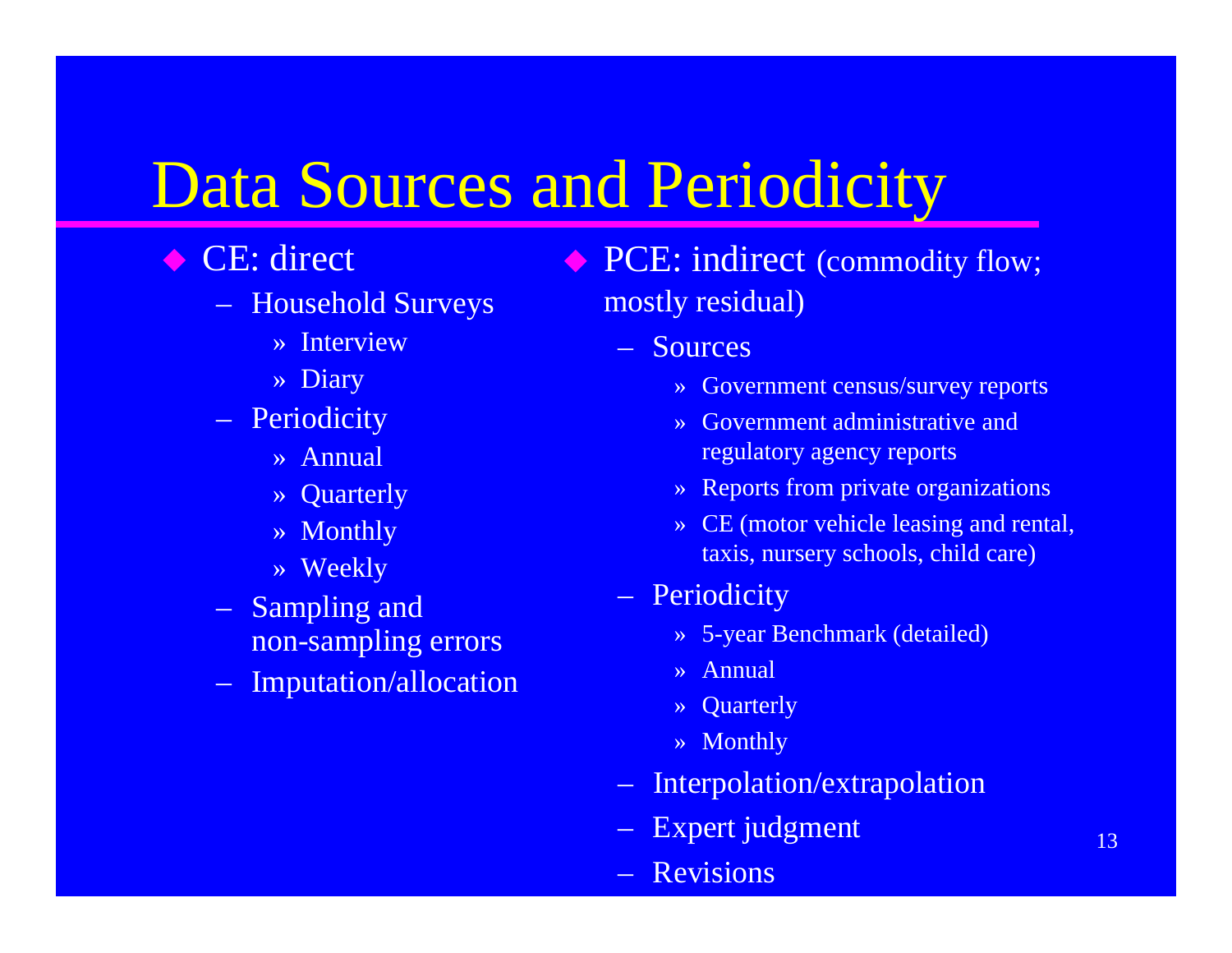# Historical Methodology: **CE to PCE Published Ratios**

• Classification scheme: *Type by expenditure* – *CE into PCE*

Benchmark: *1997 PCE*

Categories: *selected*

Years: *1984 to 2002*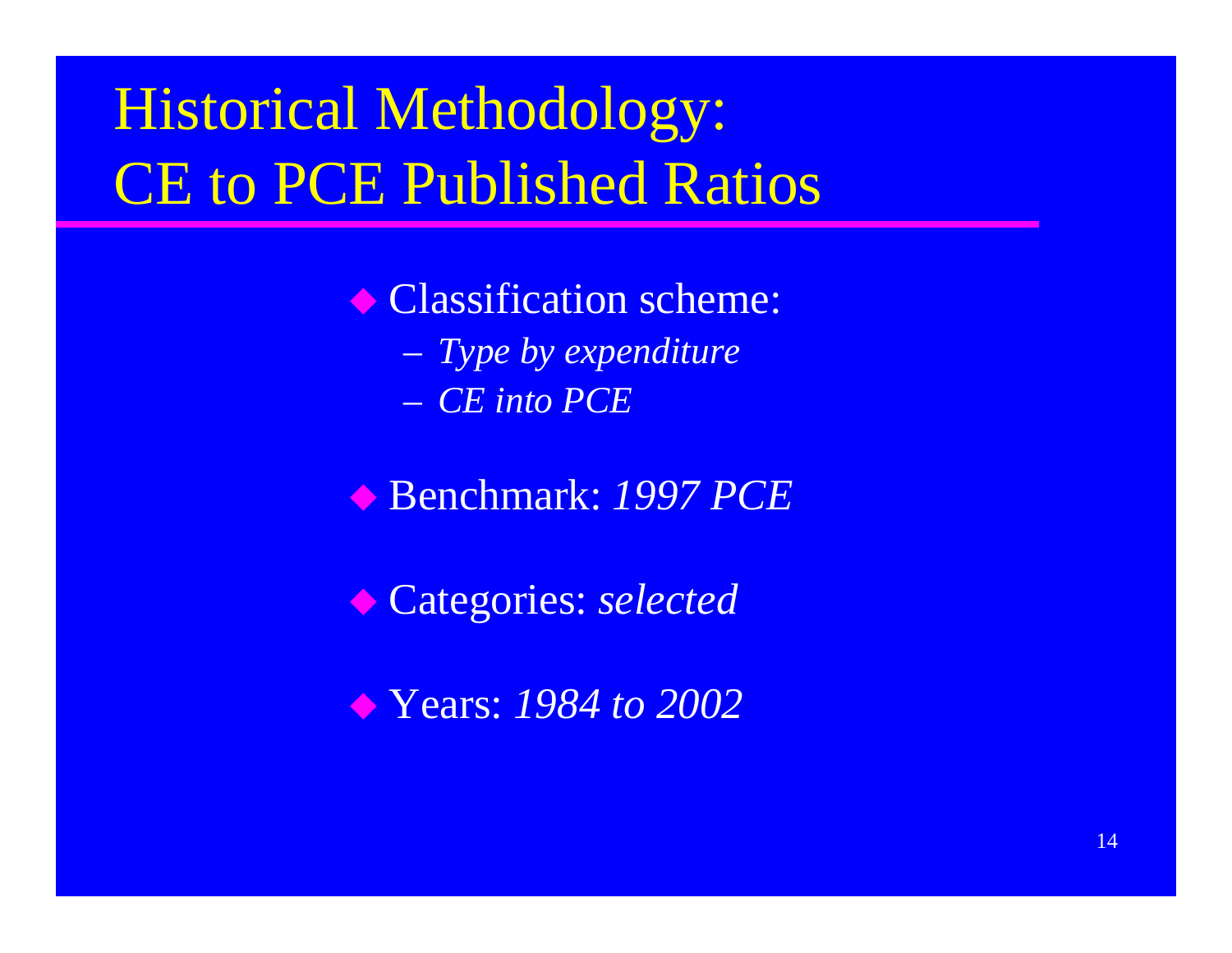# **CE to PCE Ratios: Averages Over Time**

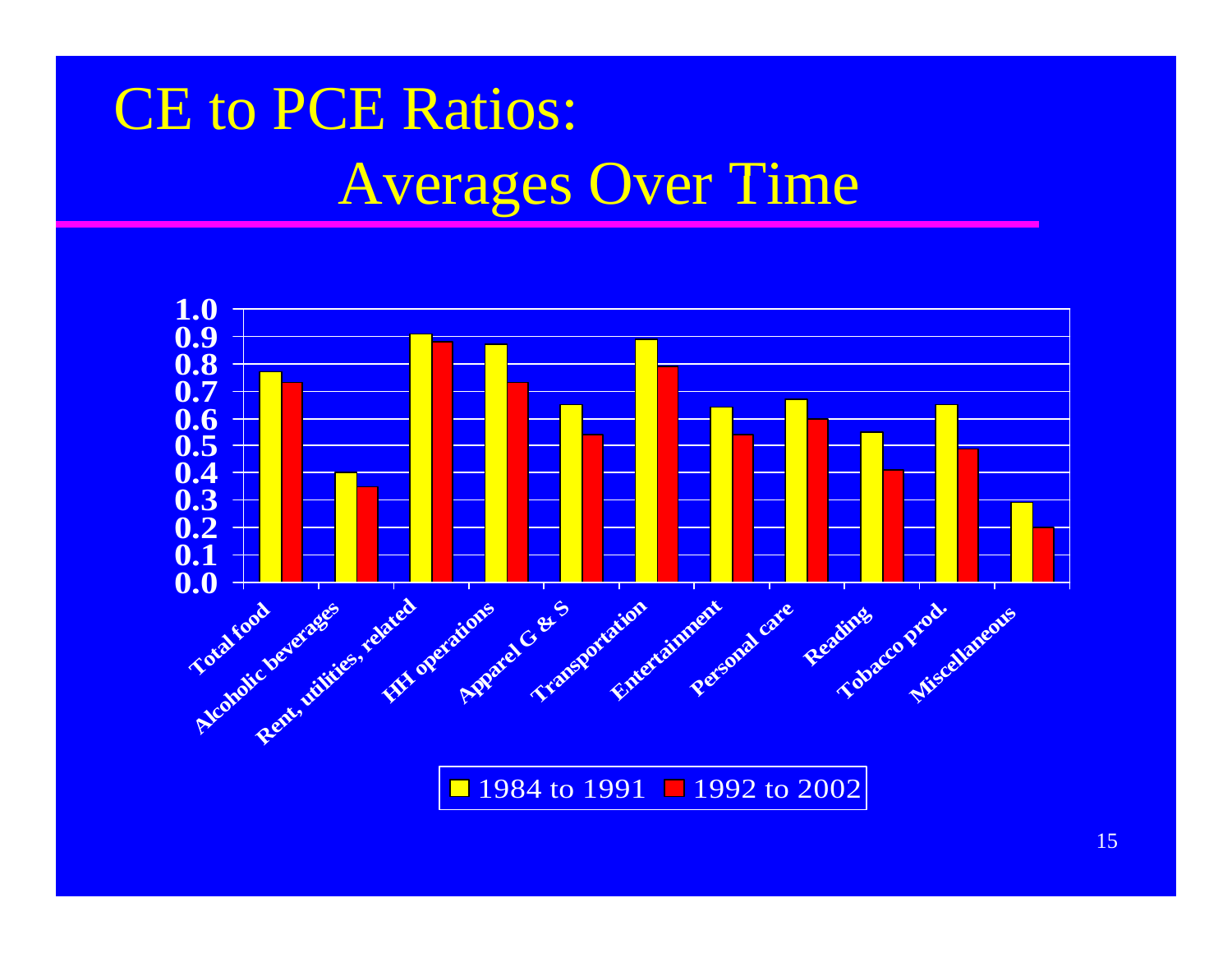# Stable, Higher Ratios

#### **Rent, Utilities, and Public Services Food Food**





**Historical** 

1997 benchmark

1992 benchmark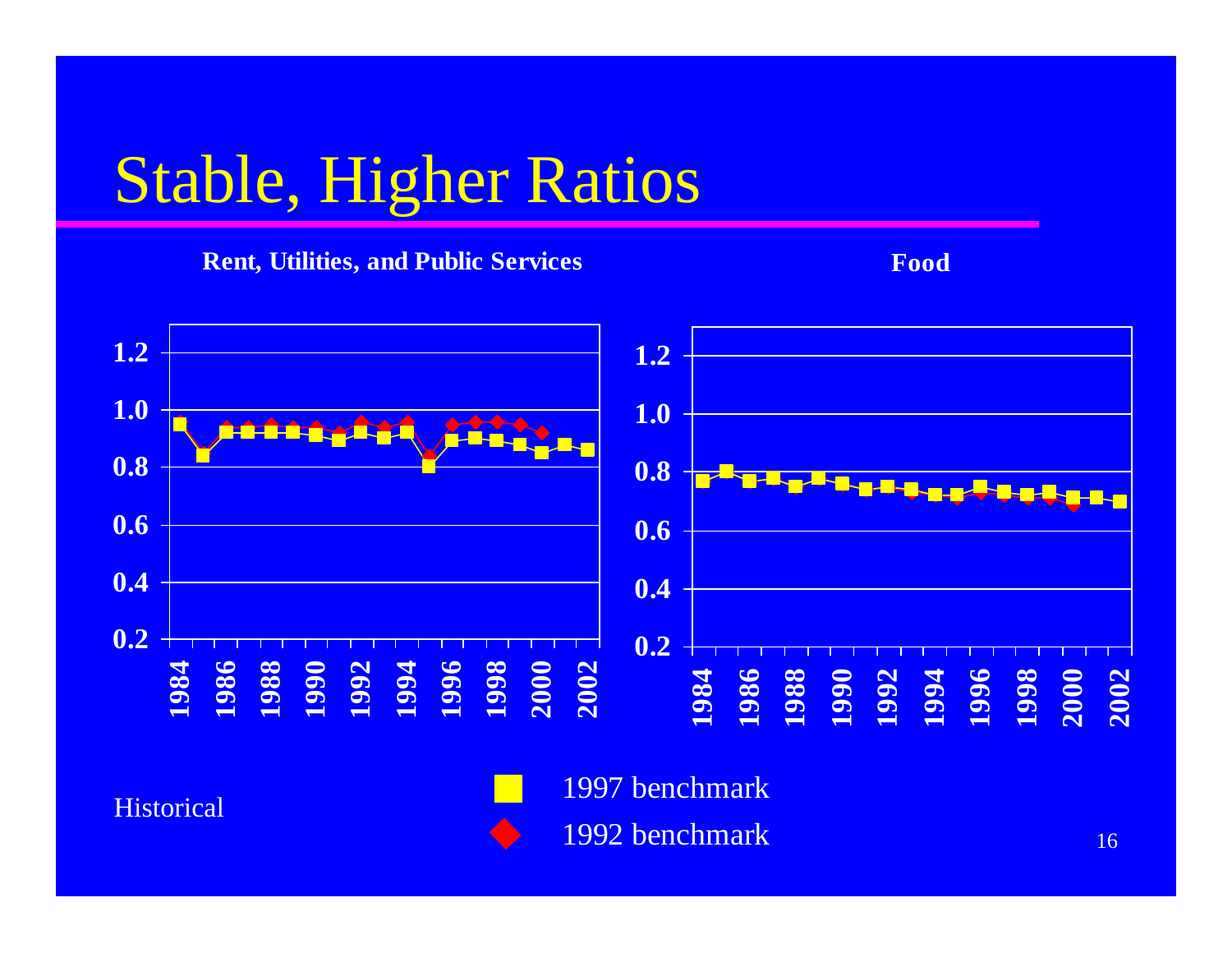# Stable/Decreasing, Mid Ratio

#### Public Transportation

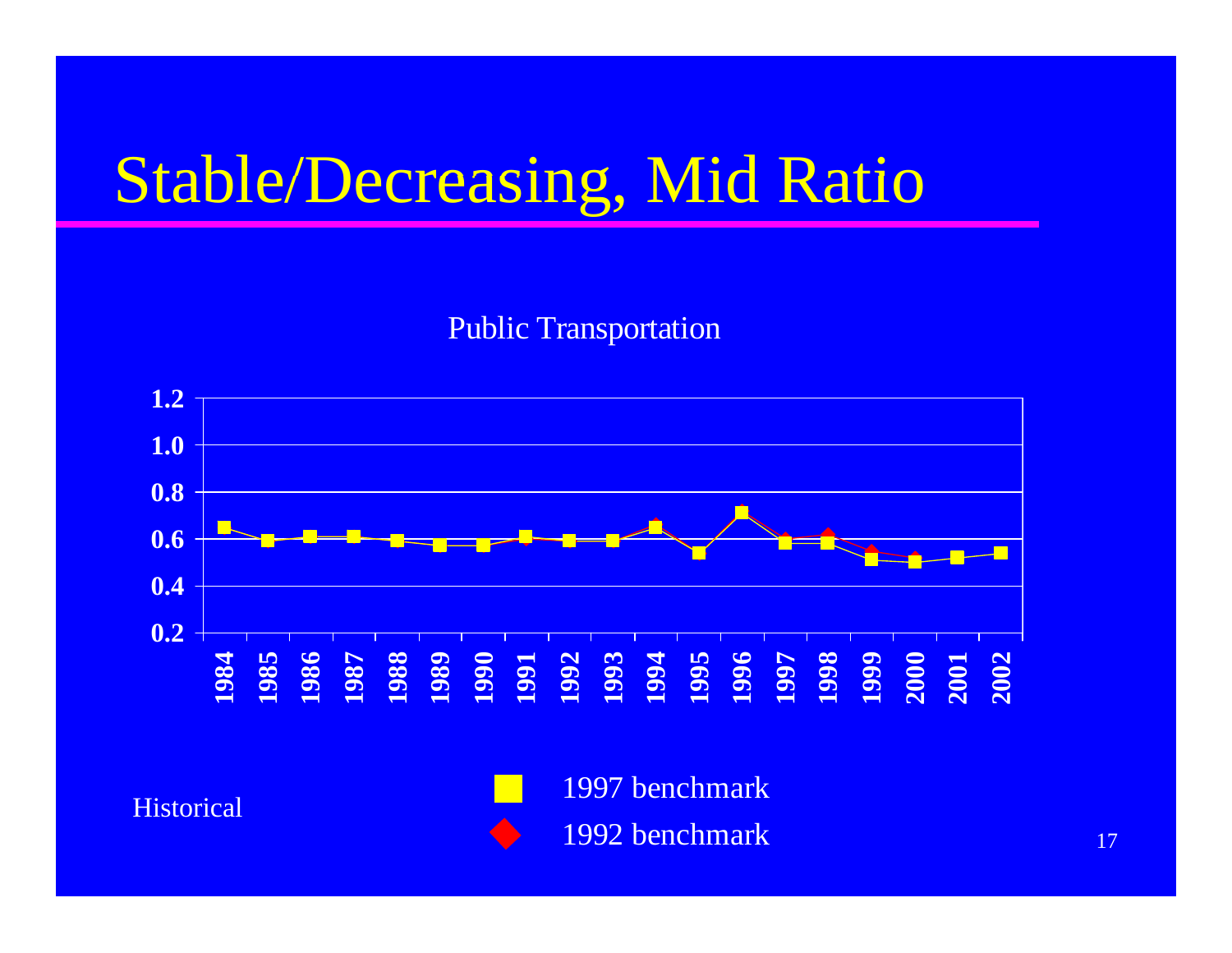## Decreasing, Lower Ratios



**Historical** 

1992 benchmark

**2002**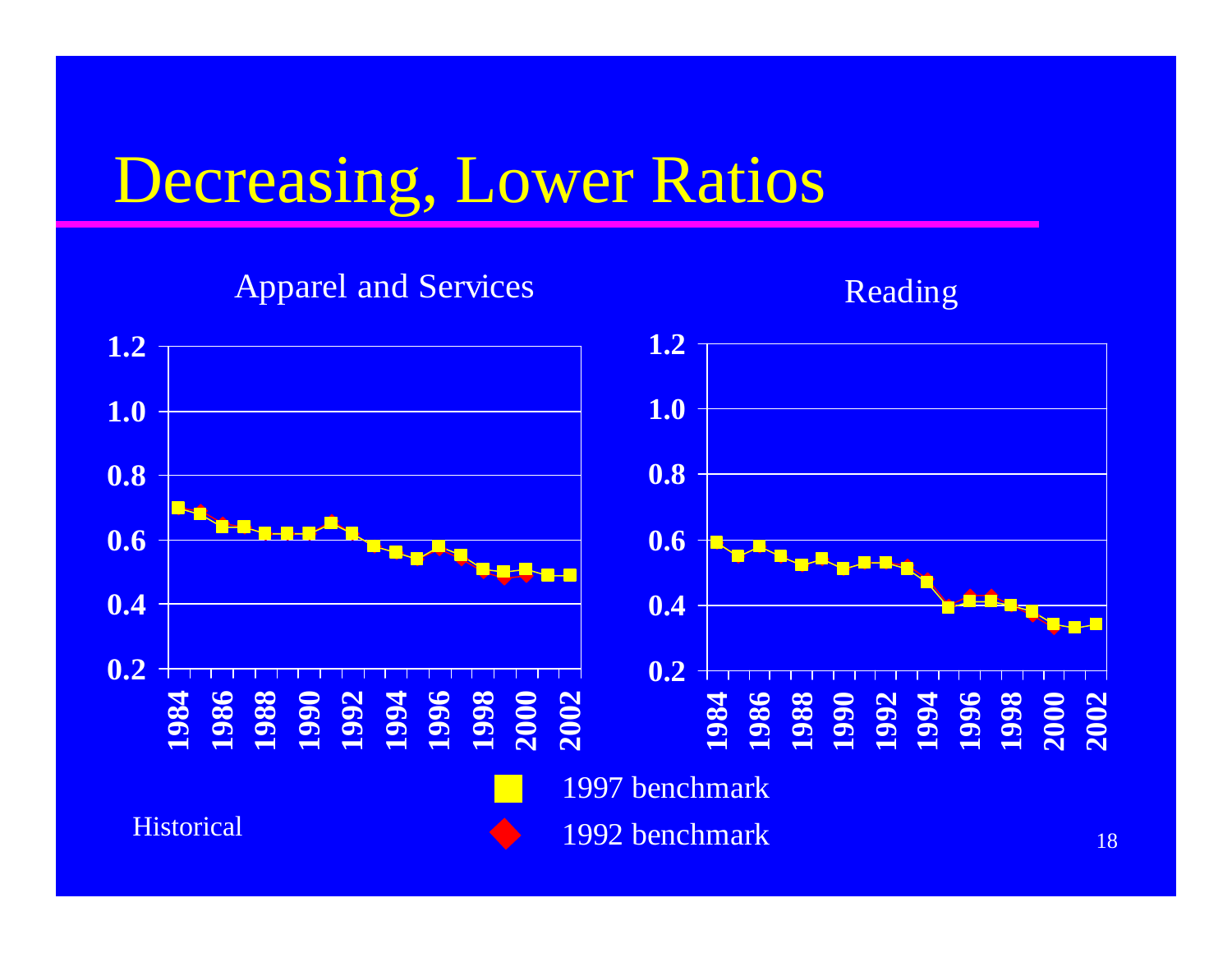### Others Have Been

### Watching and Using …

- $\Diamond$  Economic Growth and Economic Trends
	- Slesnick (1992, 1998)
	- Triplett (1997)
	- Nalewaik (2000)
	- Fernandez-Villaverde and Krueger (2004)
	- Parker and Preston (2005)
- Consumption based measure of poverty
	- GAO (1996) report on Slesnick (1993)
- $\leftrightarrow$  CE in the production of the CPI
	- Fixler and Jaditz (2002)
	- Johnson and Greenlees (2003)
	- Lebow and Rudd (2003)
	- National Research Council (2002)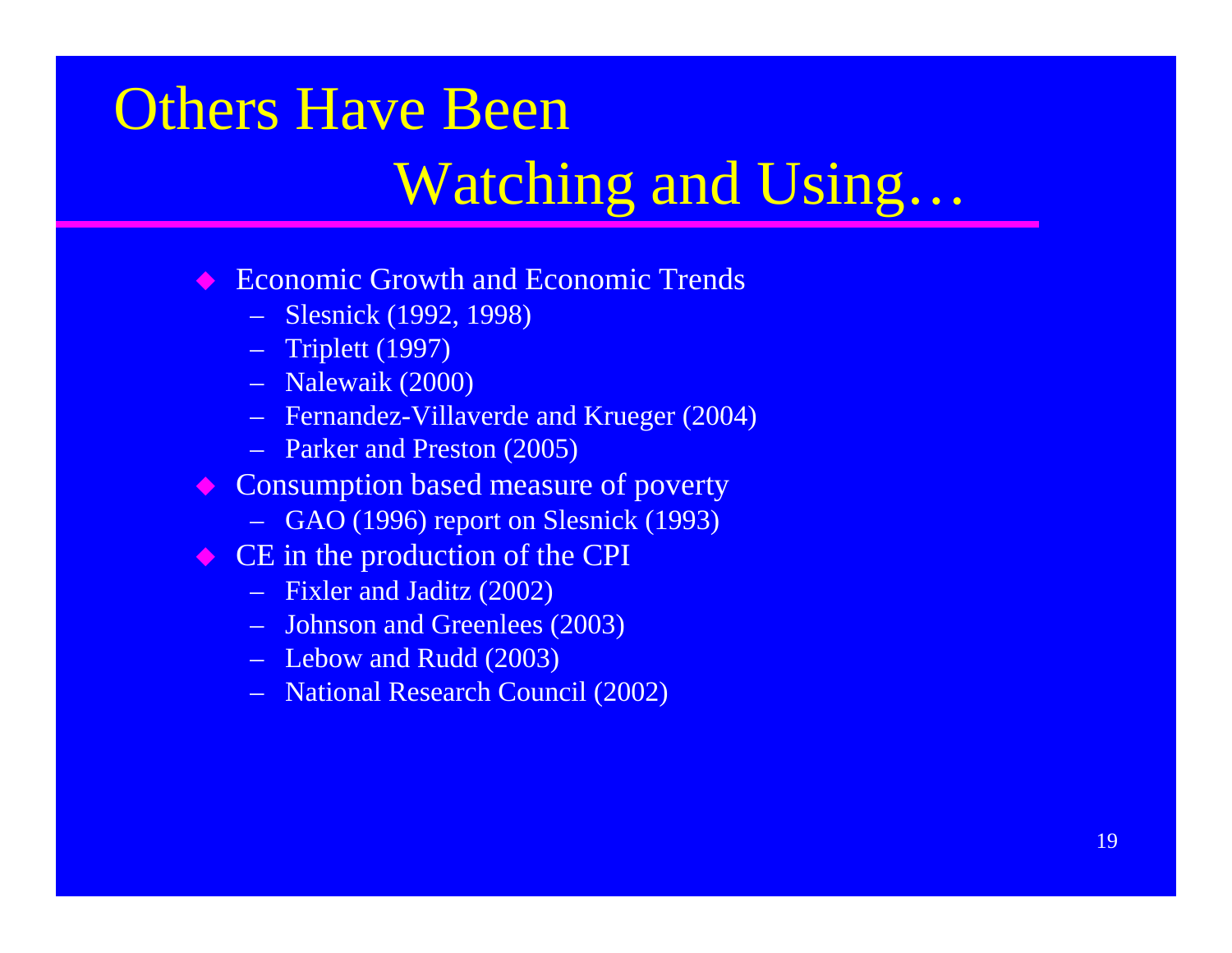# Calls for Further Examination with Caution...

#### $\Diamond$  $\blacklozenge$  Slesnick (1992)

- *remaining differences "is a mystery that can only be resolved by future investigation."*
- *"…suggest caution is in order before one assigns full blame … to underreporting in the CEX.* " [due to magnitude of PCE revisions]

### ◆ Triplett (1997)

– *" …individual components of PCE and CE have been studied too individual little to permit conclusions about which is better …"*

#### $\Diamond$ GAO report (1996) referring to 1994 BEA study

– "…*more than half* [of the differences in the aggregate expenditures] *was traceable to coverage and definitional differences, with the remainder due to statistical differences."*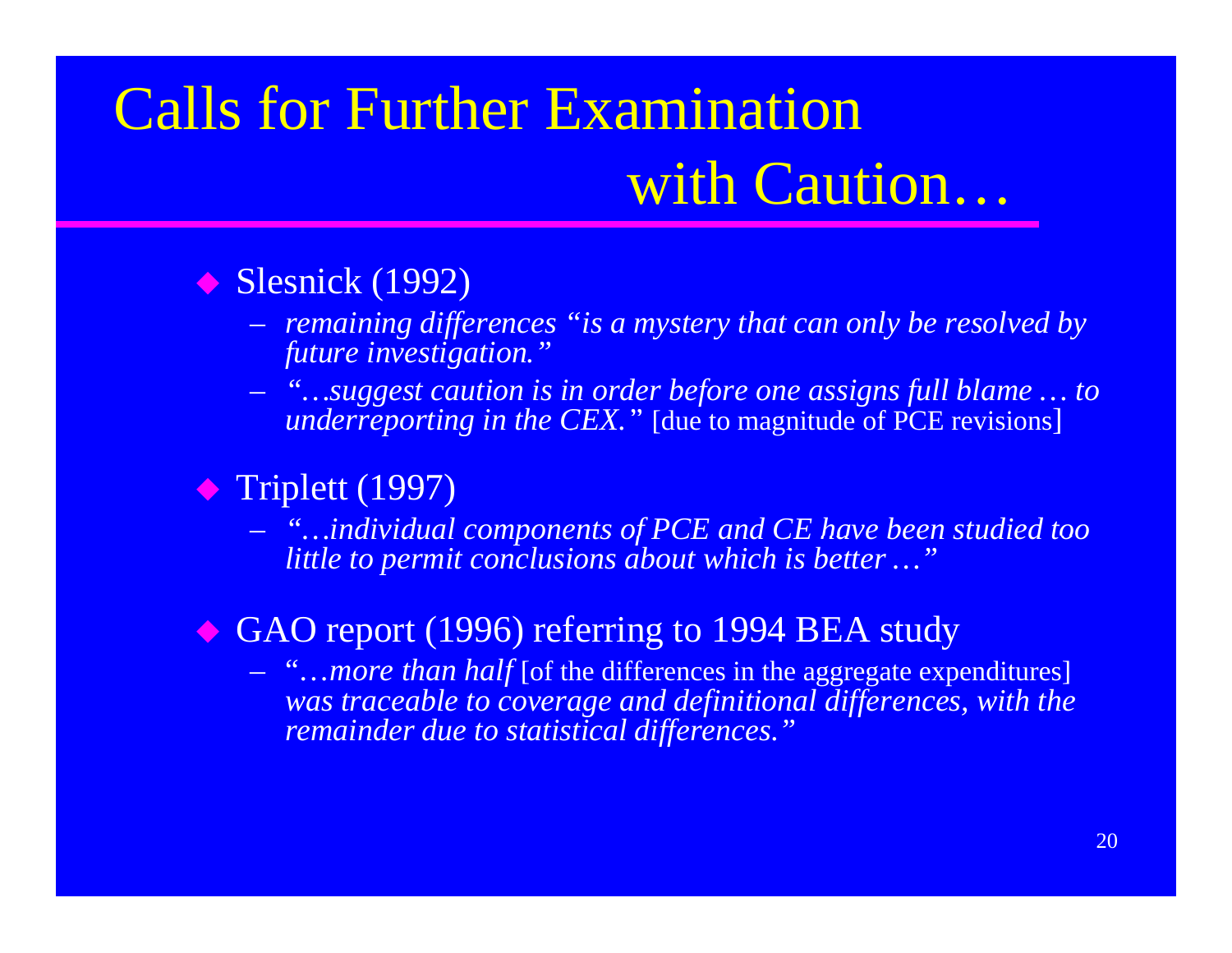## **Call For Further Examination**

- ◆ National Research Council (2002)
	- *"On the basis of available evidence, it is unclear whether the PCE or CEX weights are superior…It is an open question as to how accuratelyp g ex enditure cate gories can be mapp f ed from the PCE to CEX. We are not in a position to advocate one set of weights over the other, but the question certainly warrants further investigation"*

But then go on to say…

 *"The panel concluded that it is likely that the CEX estimates of consumer expenditure shares are biased, perhaps seriously."*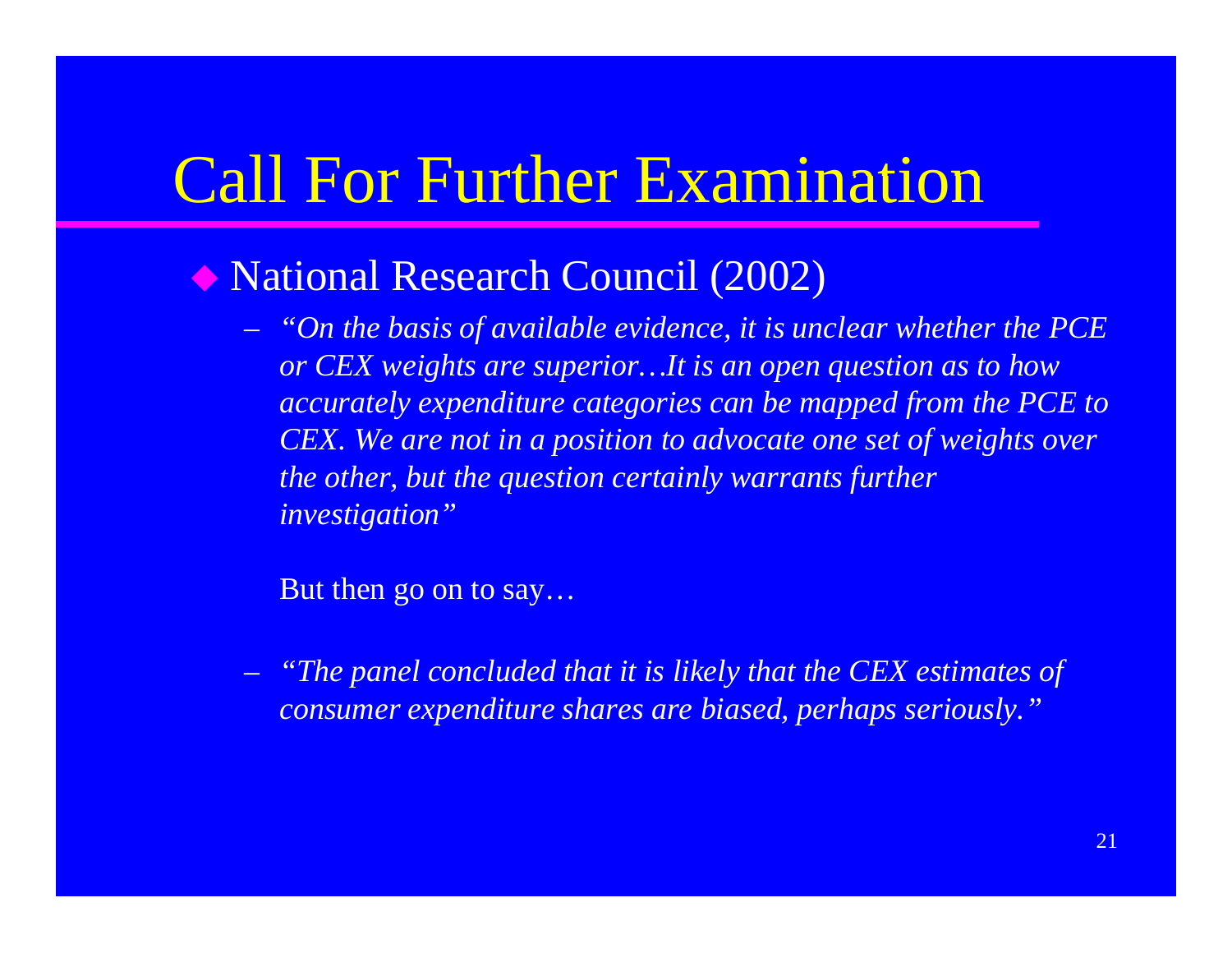## Revised Methodology

### **Classification:**

- Type by product (durables, non-durables, services)
- CE into PCE
- PCE Bridge to 1997 Input-Output Table
- Benchmark: 1997
- ◆ Categories
	- All
	- Redefined "comparable"
		- » e.g., drop used vehicles; include owner-occupied dwellings
- ◆ Years: 1992, 1997, 2002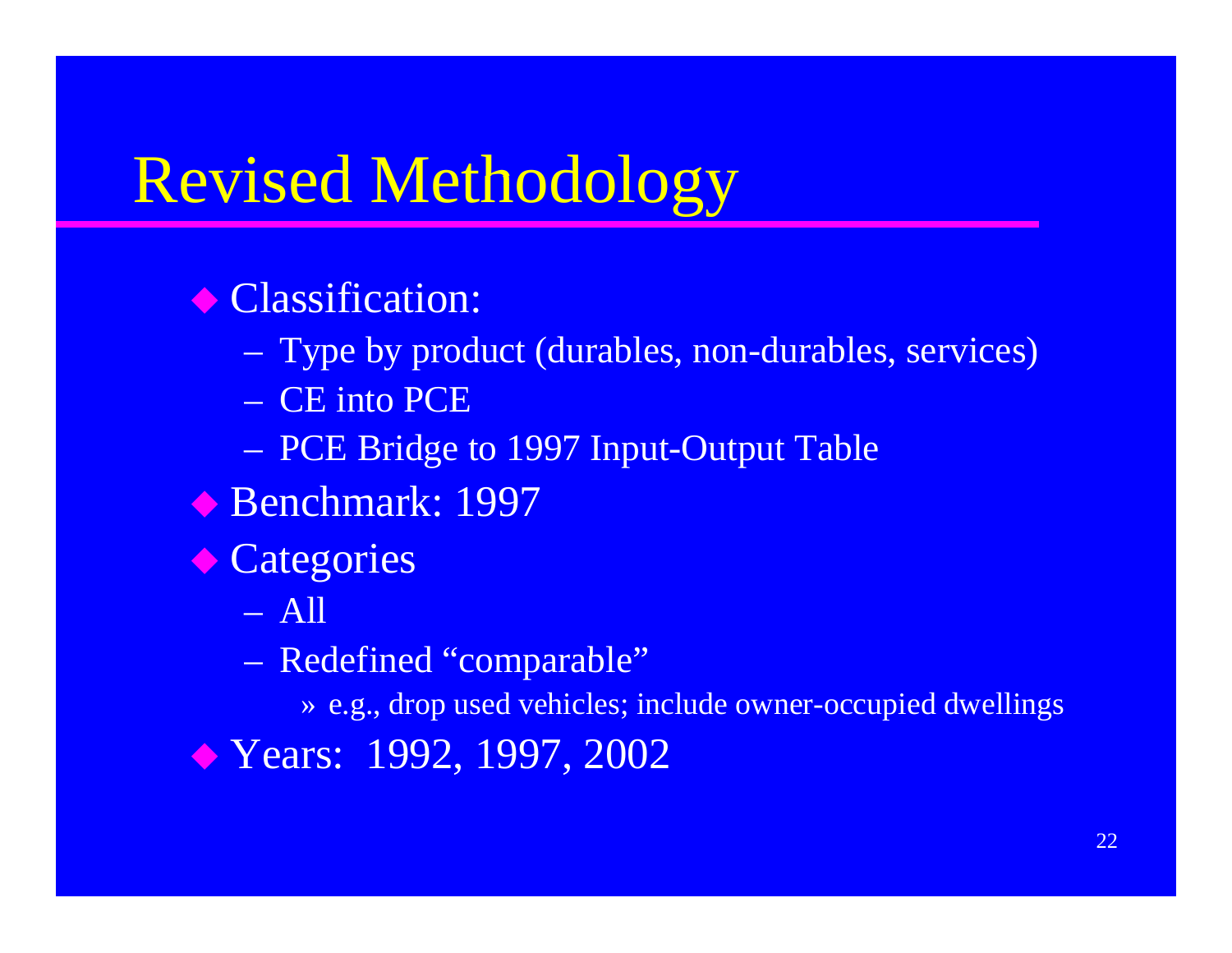### CE Integrated/Personal Consumption Expenditures Ratios: ures Ratios: Comparables



Revised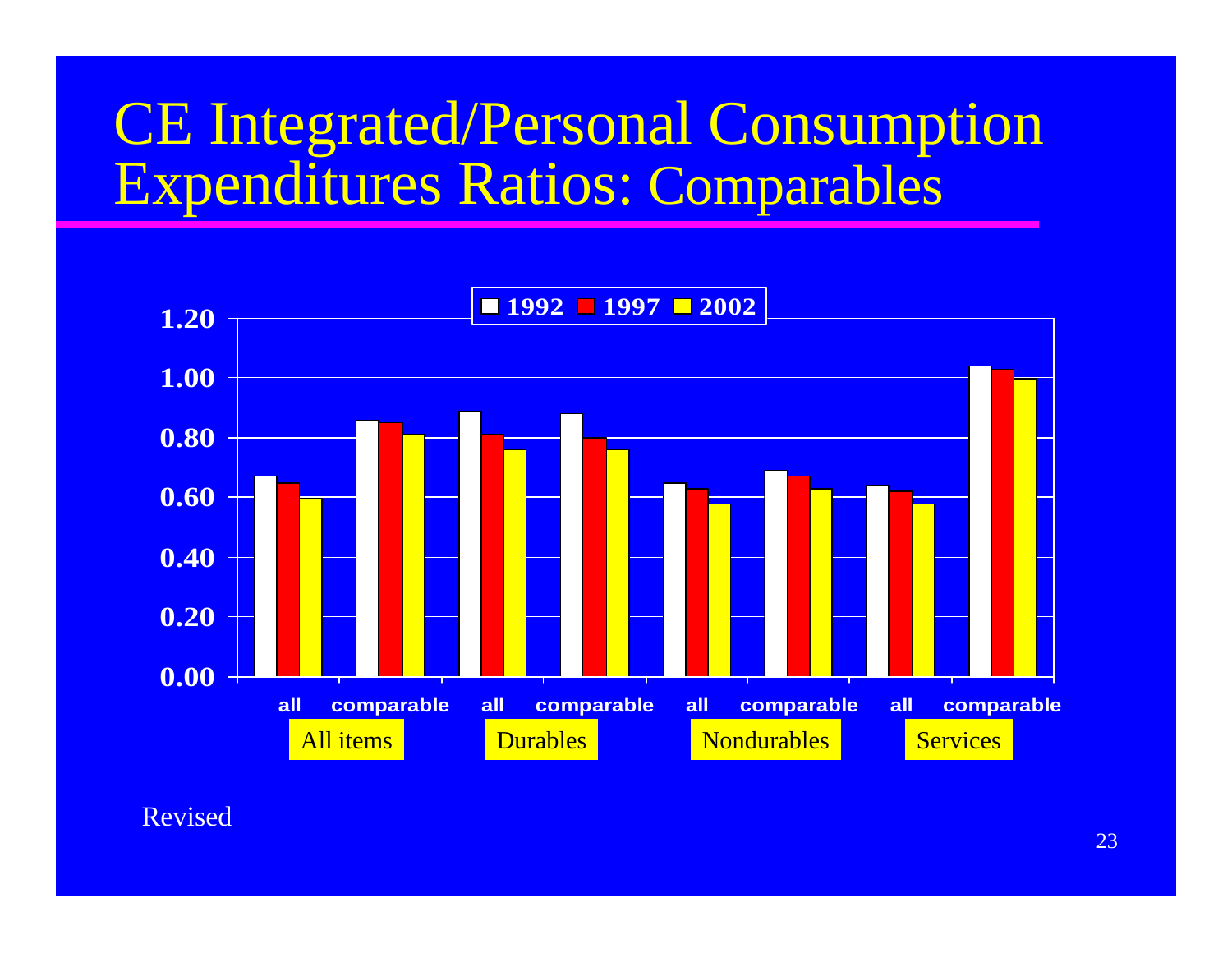#### CE to PCE Aggregate Expenditures ures

|                                          | 1992 (billions) | 1997 (billions) | 2002 (billions) |
|------------------------------------------|-----------------|-----------------|-----------------|
| <b>Total CE</b>                          | \$2,856         | \$3,590         | \$4,457         |
| <b>Total PCE</b>                         | \$4,235         | \$5,545         | \$7,376         |
| % Total                                  | 67%             | 65%             | 60%             |
| <b>Total CE Comparable</b>               | \$2,085         | \$2,564         | \$3,126         |
| <b>Total PCE Comparable</b>              | \$2,422         | \$3,028         | \$3,842         |
| % Comparable                             | 86%             | 85%             | 81%             |
| CE Comparable as % of<br><b>CE</b> Total | 73%             | 71%             | 70%             |
| PCE Comparable as % of<br>PCE Total      | 57%             | 55%             | 52%             |

Revised, 1997 Benchmark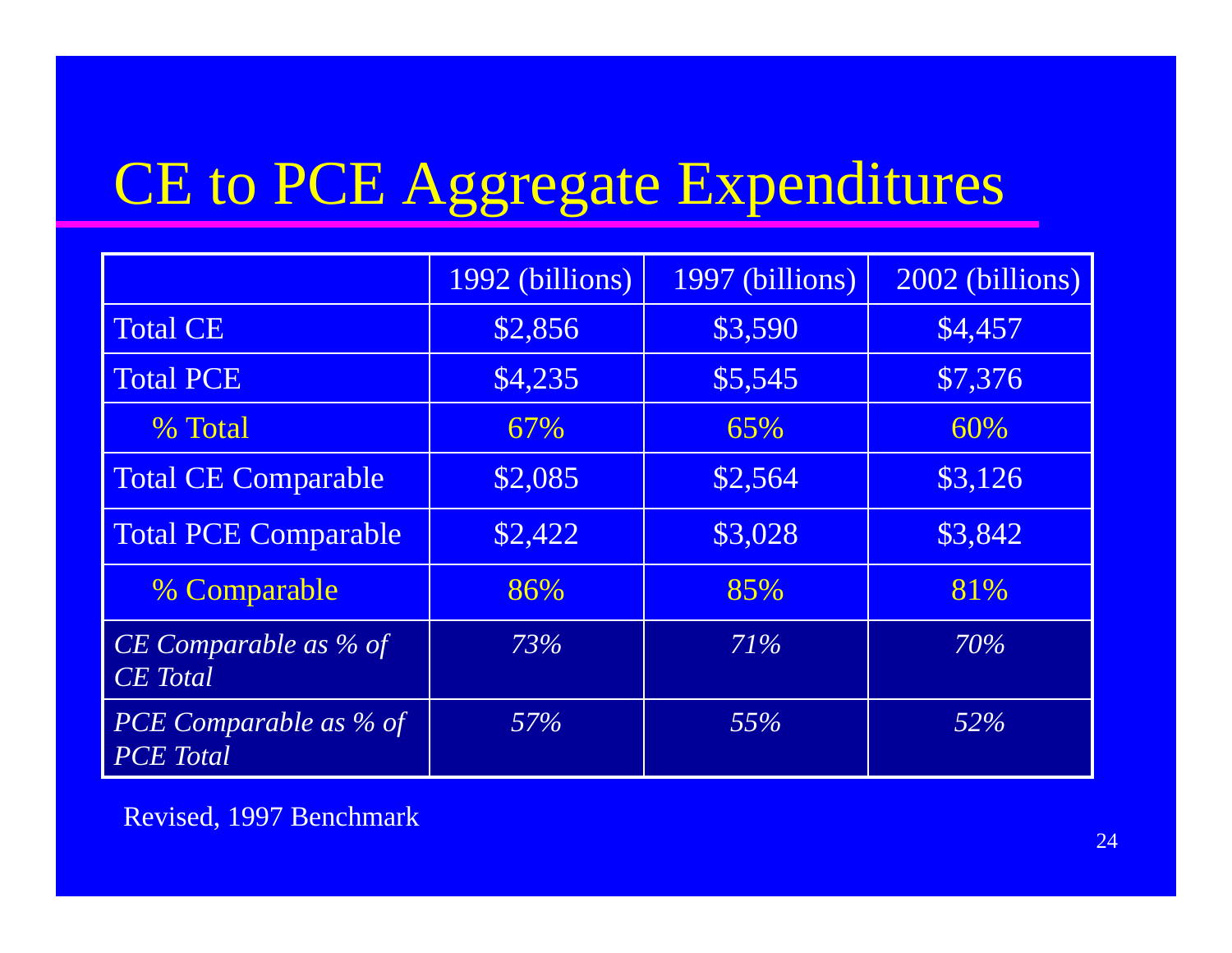## Issues to Consider: CE vs. PCE

**• Populations differ** 

 $\begin{pmatrix} 1 \\ 1 \end{pmatrix}$ Expenditures: concept / scope, definition

**◆ Collection / Sources of data** 

**◆ Sources of error** 

– CE

- » Measurement errors associated with surveys
- » Processing imputation / allocation

– PCE

» Expert judgment

» Interpolation / extrapolation

» Measurement errors associated with surveys (non-benchmark)

**• PCE revisions**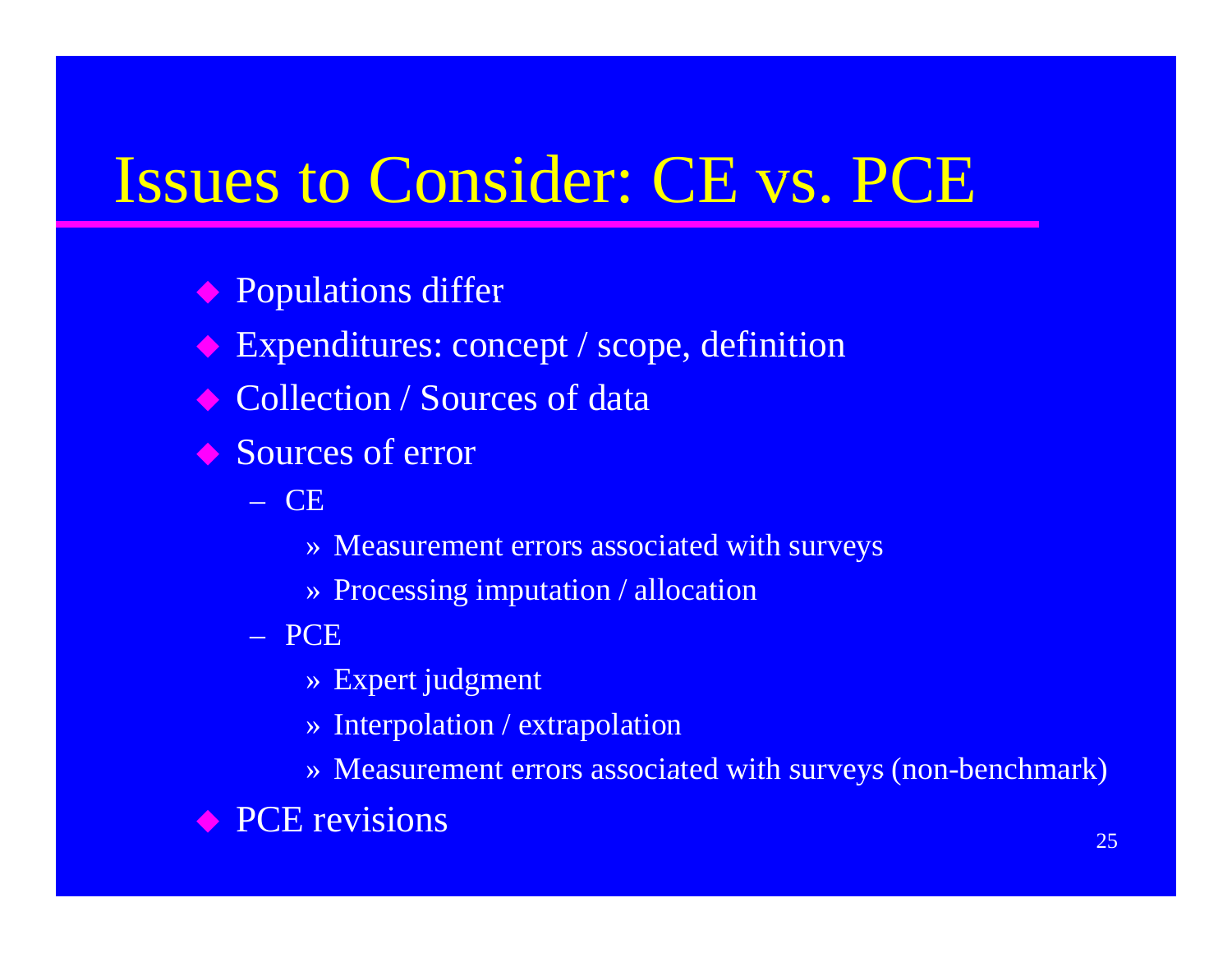# Analytical Example

# **1997 Expenditures for Recreation** in the CE and PCE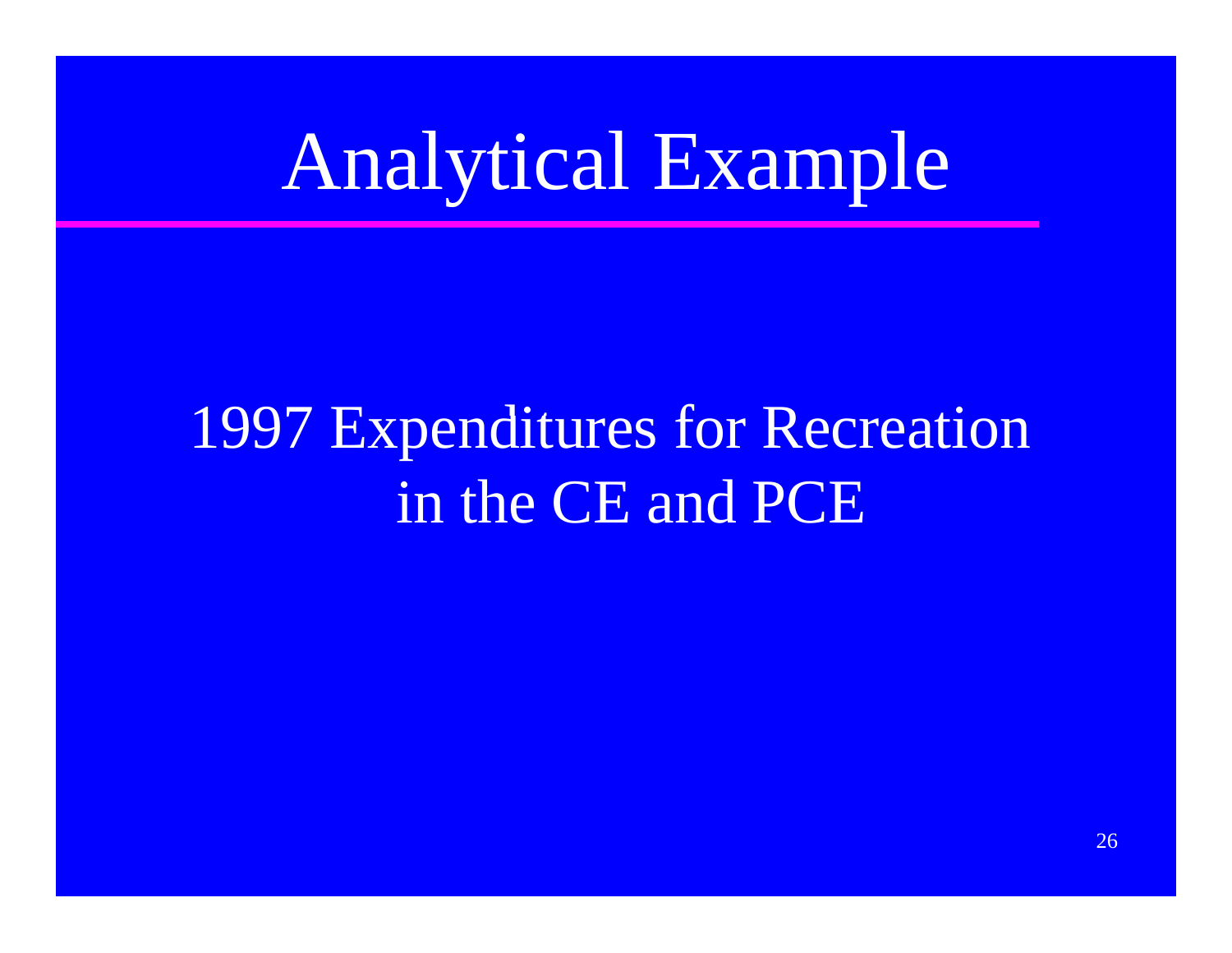### Rationale for Year and Expenditure Category

### ◆ Why 1997?

- Data represent latest benchmark year at time of study
- Benchmark data are available at finer level of item detail

### ◆ Why recreation?

- CE expenditures for services, in general, are only 3/5 of PCE services based on new methodology
- The difference between aggregate CE and PCE recreation estimates is relatively large
- $\mathcal{L}_{\mathcal{A}}$  As opposed to other service categories exhibiting large differences, there are no a priori explanations for the results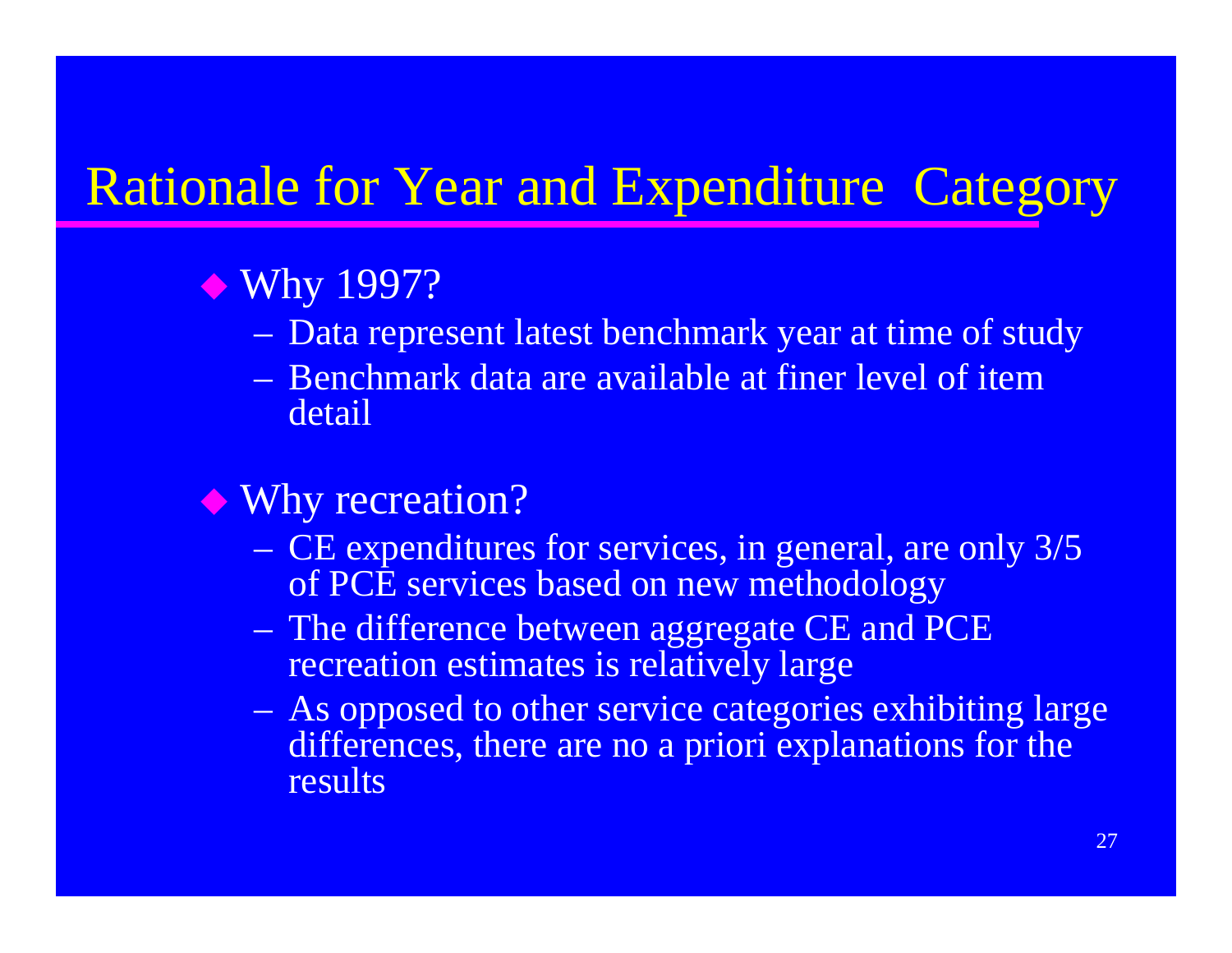### Expenditures for recreation, total and by major item category, 1997 CE and PCE

|                                          |           |            | % Ratio       |
|------------------------------------------|-----------|------------|---------------|
| <b>Item category</b>                     | CE        | <b>PCE</b> | <b>CE/PCE</b> |
| <b>Total recreation</b>                  | \$107,583 | \$215,067  | 50.0%         |
| Motion picture & legitimate theaters,    |           |            |               |
| opera, and entertainments of non-        |           |            |               |
| profit institutions (excl. athletic)     | 13,582    | 15,781     | 86.1%         |
| <b>Spectator sports</b>                  | 5,013     | 10,108     | 49.6%         |
| Radio & TV repair                        | 775       | 2,850      | 27.2%         |
| Clubs & fraternal organizations          | 7,931     | 16,285     | 48.7%         |
| <b>Commercial participant amusements</b> | 10,896    | 59,423     | 18.3%         |
| Parimutuel net receipts & lotteries      | 5,616     | 18,265     | 30.7%         |
| Pets, vets, & other pet services         | 11,688    | 12,837     | 91.0%         |
| <b>Cable TV</b>                          | 27,697    | 30,131     | 91.9%         |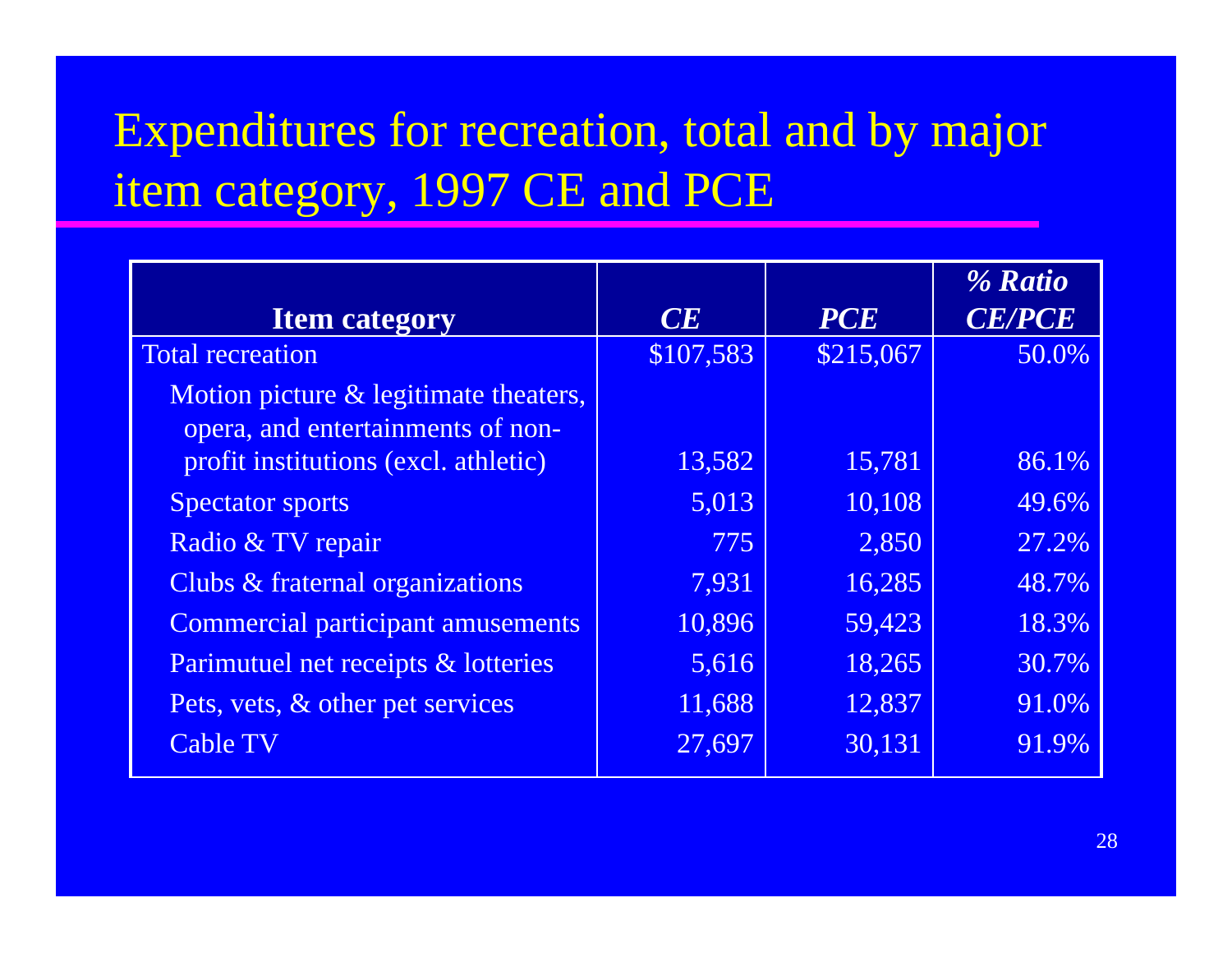### Expenditures for recreation, total and by major item category, 1997 CE and PCE (cont.)

|                                  |        |            | % Ratio       |
|----------------------------------|--------|------------|---------------|
| <b>Item category</b>             | CE     | <b>PCE</b> | <b>CE/PCE</b> |
| Film developing & photo studios  | 5,570  | 12,602     | 44.2%         |
| Sporting & recreational camps    | 2,254  | 1,414      | 159.4%        |
| Video cassette rental            | 4,255  | 8,193      | 51.9%         |
| Internet service providers       | 2,181  | 3,575      | 61.0%         |
| Commercial amusements, not else- |        |            |               |
| where classified                 | 10,125 | 23,311     |               |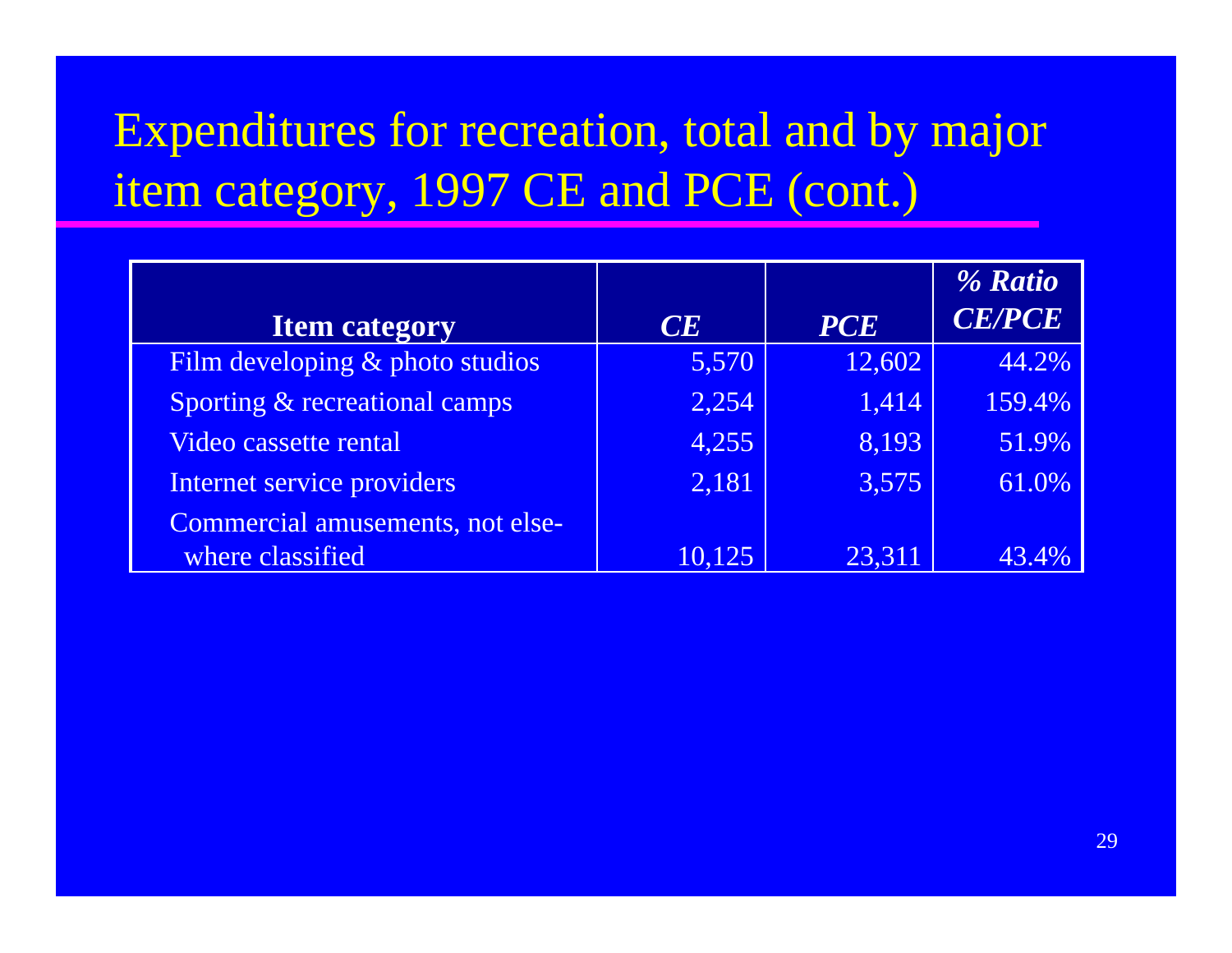## Derivation of CE Estimates

- Interview survey is the source for about 86 percent of aggregate recreation expenditures, while the Diary survey accounts for the remaining 14 percent
- $\bullet$  Individual expenditure reports originate in three ways.
	- Directly reported by respondent
	- Allocation of expenditures where respondent reports expenditure for a combination of items
	- Imputation of expenditures where respondent acknowledges purchase, but does not provide value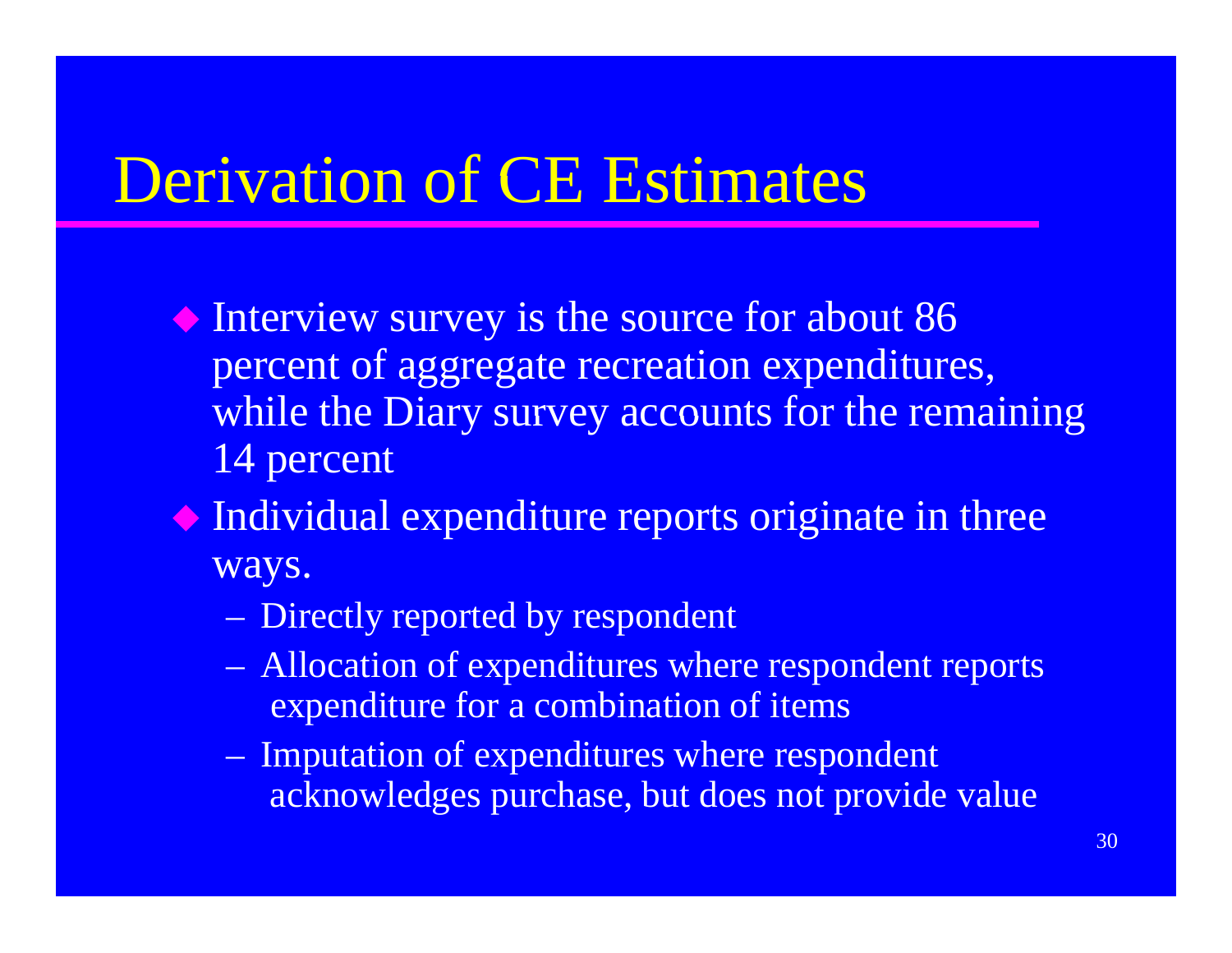## Derivation of PCE Estimates

 Process uses data created for preparation of inputoutput accounts for U. S.

 The benchmark purchasers' value of goods and services is calculated to determine allocable output.

 Total purchasers' value is allocated among intermediate and end users.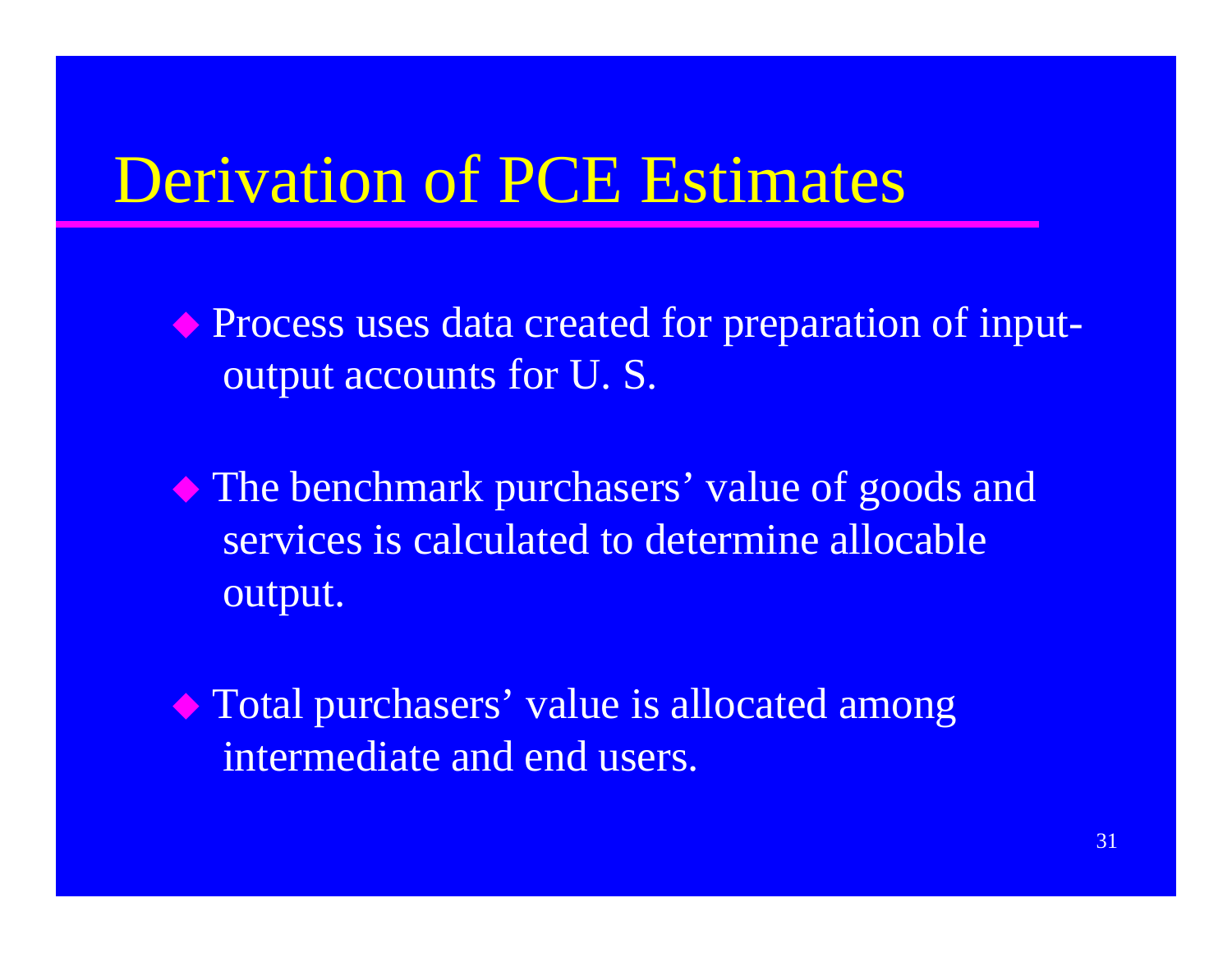### Amount of value added to total recreation estimate by factor, 1997 PCE

|                            | <b>Value added</b>    |           |  |  |
|----------------------------|-----------------------|-----------|--|--|
| <b>Factor</b>              | (millions of dollars) |           |  |  |
| Total                      | \$215,067             |           |  |  |
| <b>Basic value</b>         |                       | \$208,064 |  |  |
| <b>Wholesale margin</b>    |                       | 30        |  |  |
| <b>Transportation cost</b> |                       | 76        |  |  |
| <b>Wholesale taxes</b>     |                       | 6,153     |  |  |
| <b>Retail margin</b>       |                       | 677       |  |  |
| <b>Retail taxes</b>        |                       |           |  |  |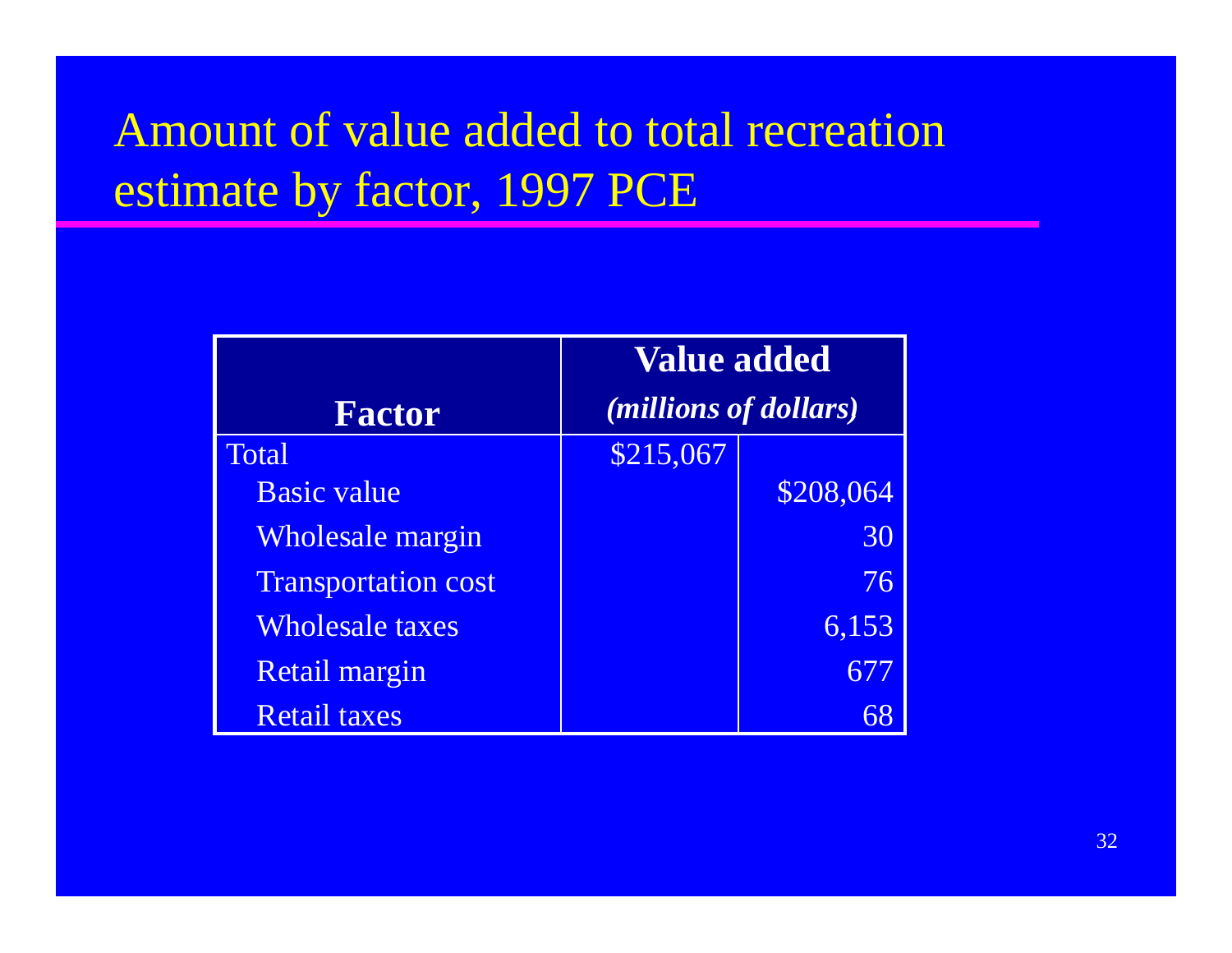### Aggregation and allocation of receipts for recreation, 1997 I/O Accounts (*millions of dollars*)

| <b>Aggregation of receipts</b>   |           |           | <b>Basic</b><br>value | Whole.<br>margin | <b>Trans</b><br>.cost | Comm $\&$<br>whole.<br>taxes | Retail<br>margin | Retail<br>taxes | Purchasers'<br>value |
|----------------------------------|-----------|-----------|-----------------------|------------------|-----------------------|------------------------------|------------------|-----------------|----------------------|
| <b>Payroll establishments</b>    | \$310,593 |           |                       |                  |                       |                              |                  |                 |                      |
| Nonemployer establishments       | 19,922    |           |                       |                  |                       |                              |                  |                 |                      |
| Tax-exempt establishments        | 82        | \$330,597 |                       |                  |                       |                              |                  |                 |                      |
| Adjustments:                     |           |           |                       |                  |                       |                              |                  |                 |                      |
| <b>Secondary production</b>      | 14,783    |           |                       |                  |                       |                              |                  |                 |                      |
| Nonemployer misreporting         | 1,664     |           |                       |                  |                       |                              |                  |                 |                      |
| Filer misreporting               | 1,505     |           |                       |                  |                       |                              |                  |                 |                      |
| Nonfiler misreporting            | 3,337     |           |                       |                  |                       |                              |                  |                 |                      |
| Capital consumption allow.       | 507       | 21,796    |                       |                  |                       |                              |                  |                 |                      |
| <b>Allocable receipts</b>        |           |           | \$352,393             | \$112            | \$294                 | \$7,565                      | \$752            | \$74            | \$361,190            |
| <b>Imports</b>                   |           | 2,332     |                       |                  |                       |                              |                  |                 |                      |
| Adjustments:                     |           |           |                       |                  |                       |                              |                  |                 |                      |
| Census re-exports                |           | $-41$     |                       |                  |                       |                              |                  |                 |                      |
| NIPA territorial adj. to imports |           |           |                       |                  |                       |                              |                  |                 |                      |
| <b>Allocable import receipts</b> |           |           | 2,292                 |                  |                       |                              |                  |                 | 2,292                |
| <b>Total allocable receipts</b>  |           |           | 354,685               | 112              | 294                   | 7,565                        | 752              | 74              | 363,482              |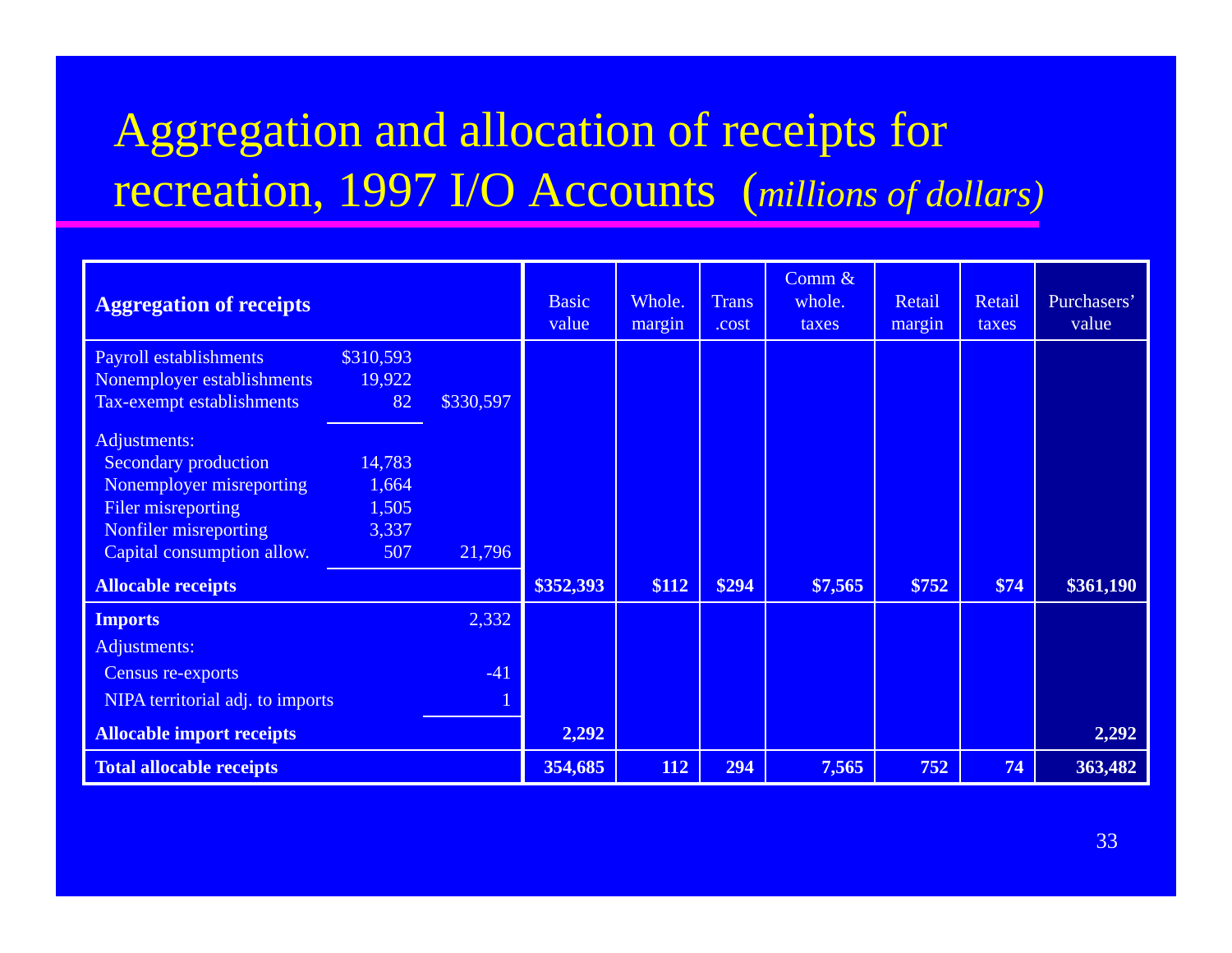### Aggregation and allocation of receipts for recreation, 1997 I/O A Accounts – cont. (*millions of dollars)*

|                                         | <b>Basic</b><br>value | Whole.         | Trans.         | Comm $\&$<br>whole. taxes | Retail | Retail         | Purchasers'<br>value |
|-----------------------------------------|-----------------------|----------------|----------------|---------------------------|--------|----------------|----------------------|
| <b>Allocation of Production</b>         |                       | margin         | cost           |                           | margin | taxes          |                      |
| Exports of goods                        | 1,400                 | 30             | 78             | $\overline{0}$            |        |                | 1,508                |
| Intermediate production                 | 19,186                | 46             | 119            | 74                        | 6      | $\overline{0}$ | 19,431               |
| Travel & conference services            | 7,124                 | $\overline{0}$ | $\overline{0}$ | 9                         |        |                | 7,133                |
| Real estate services                    | 6,505                 | $\overline{0}$ | $\overline{0}$ | 38                        |        |                | 6,544                |
| Legal, accounting, & insurance services | 5.                    | $\overline{0}$ | $\overline{0}$ | $\overline{0}$            |        |                | 6                    |
| Communication & utility services        | 4,054                 | $\overline{0}$ | $\overline{0}$ | 59                        |        |                | 4,113                |
| Rental & leasing of equipment           | 11,748                | $\overline{0}$ | $\overline{0}$ | 261                       |        |                | 12,009               |
| Repairs & maintenance costs             | 9,870                 | $\overline{0}$ | $\overline{0}$ | 53                        |        |                | 9,924                |
| Government purchases $&$ sales –        |                       |                |                |                           |        |                |                      |
| Federal, state, local, foreign          | $-1,828$              | $\overline{0}$ | $\overline{0}$ | $-284$                    |        |                | $-2,112$             |
| Net purchases & sales of foreigners     | 2,099                 | $\overline{0}$ | $\overline{0}$ | $\overline{0}$            |        |                | 2,099                |
| Change in inventories                   | 44                    | $\mathbf{1}$   | $\overline{1}$ | $\overline{0}$            |        |                | 45                   |
| Unspecified costs                       | 41,497                | $\overline{5}$ | 13             | 565                       |        |                | 42,080               |
| <b>Unallocated output</b>               | 5,783                 | $\overline{0}$ | $\overline{0}$ | 259                       |        |                | 6,042                |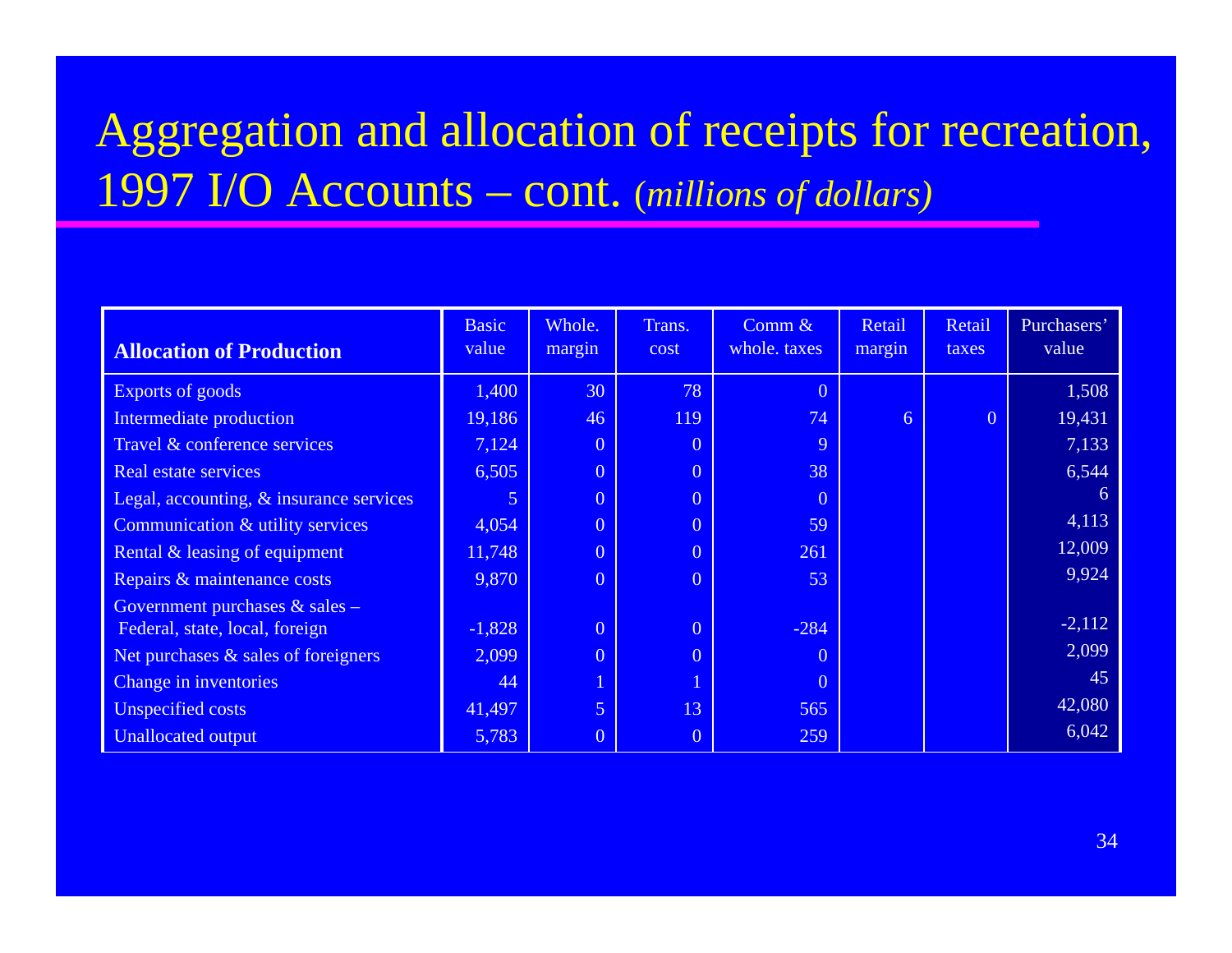### Aggregation and allocation of receipts for recreation, 1997 I/O Accounts – cont. (*millions of dollars)*

| <b>Allocation of Production</b>               | <b>Basic</b><br>value | Whole.<br>margin | Trans.<br>cost | Comm $\&$<br>whole. taxes | Retail<br>margin | Retail<br>taxes | Purchasers'<br>value |
|-----------------------------------------------|-----------------------|------------------|----------------|---------------------------|------------------|-----------------|----------------------|
| <b>PCE Sporting Equipment</b>                 | 602                   | $\overline{0}$   | $\overline{0}$ | 5                         | $\overline{0}$   | $\overline{0}$  | 607                  |
| PCE Sports Supplies, Incl. Ammo               | 48                    |                  | 3              | $\overline{0}$            | 41               | 4               | 97                   |
| PCE Fish & Seafood                            | 78                    | $\overline{0}$   | 5              | $\overline{0}$            | 28               | $\overline{2}$  | 113                  |
| <b>PCE Food in Purchased Meals</b>            | 452                   | $\overline{0}$   | $\overline{0}$ | 33                        | $\overline{0}$   | $\overline{0}$  | 486                  |
| <b>PCE Alcohol in Purchased Meals</b>         | 98                    | $\overline{0}$   | $\overline{0}$ | $\overline{0}$            | $\overline{0}$   | $\theta$        | 98                   |
| <b>PCE Other Meats</b>                        | 129                   | $\overline{0}$   | $\overline{0}$ | $\overline{0}$            | $\overline{0}$   | $\overline{0}$  | 129                  |
| PCE Toys, Dolls, & Games                      | 16                    | $\overline{0}$   | $\overline{0}$ | $\overline{0}$            | $\overline{0}$   | $\overline{0}$  | 16                   |
| <b>PCE Electrical Repair</b>                  | 1,708                 | $\overline{0}$   | $\overline{0}$ | 22                        | $\overline{0}$   | $\theta$        | 1,730                |
| PCE Laundry & Garment Repair                  | 230                   | $\overline{0}$   | $\overline{0}$ | 12                        | $\overline{0}$   | $\Omega$        | 242                  |
| <b>PCE Beauty Shops &amp; Health Clubs</b>    | 6,557                 | $\overline{0}$   | $\overline{0}$ | 169                       | $\overline{0}$   | $\Omega$        | 6,726                |
| PCE Commercial & Vocational Schools           | 1,742                 | $\overline{0}$   | $\overline{0}$ |                           | $\overline{0}$   | $\Omega$        | 1,743                |
| <b>PCE Elementary &amp; Secondary Schools</b> | 832                   | $\overline{0}$   | $\overline{0}$ | $\overline{0}$            | $\overline{0}$   | $\overline{0}$  | 832                  |
| <b>PCE Miscellaneous Personal Services</b>    | 15                    | $\overline{0}$   | $\overline{0}$ | $\overline{0}$            | $\overline{0}$   | $\overline{0}$  | 15                   |
| <b>PCE Bus</b>                                | 663                   | $\overline{0}$   | $\overline{0}$ | $\overline{0}$            | $\overline{0}$   | $\overline{0}$  | 663                  |
| <b>PCE Mass Transit Systems</b>               | 7,686                 | $\overline{0}$   | $\overline{0}$ | $\overline{0}$            | $\overline{0}$   |                 | 7,686                |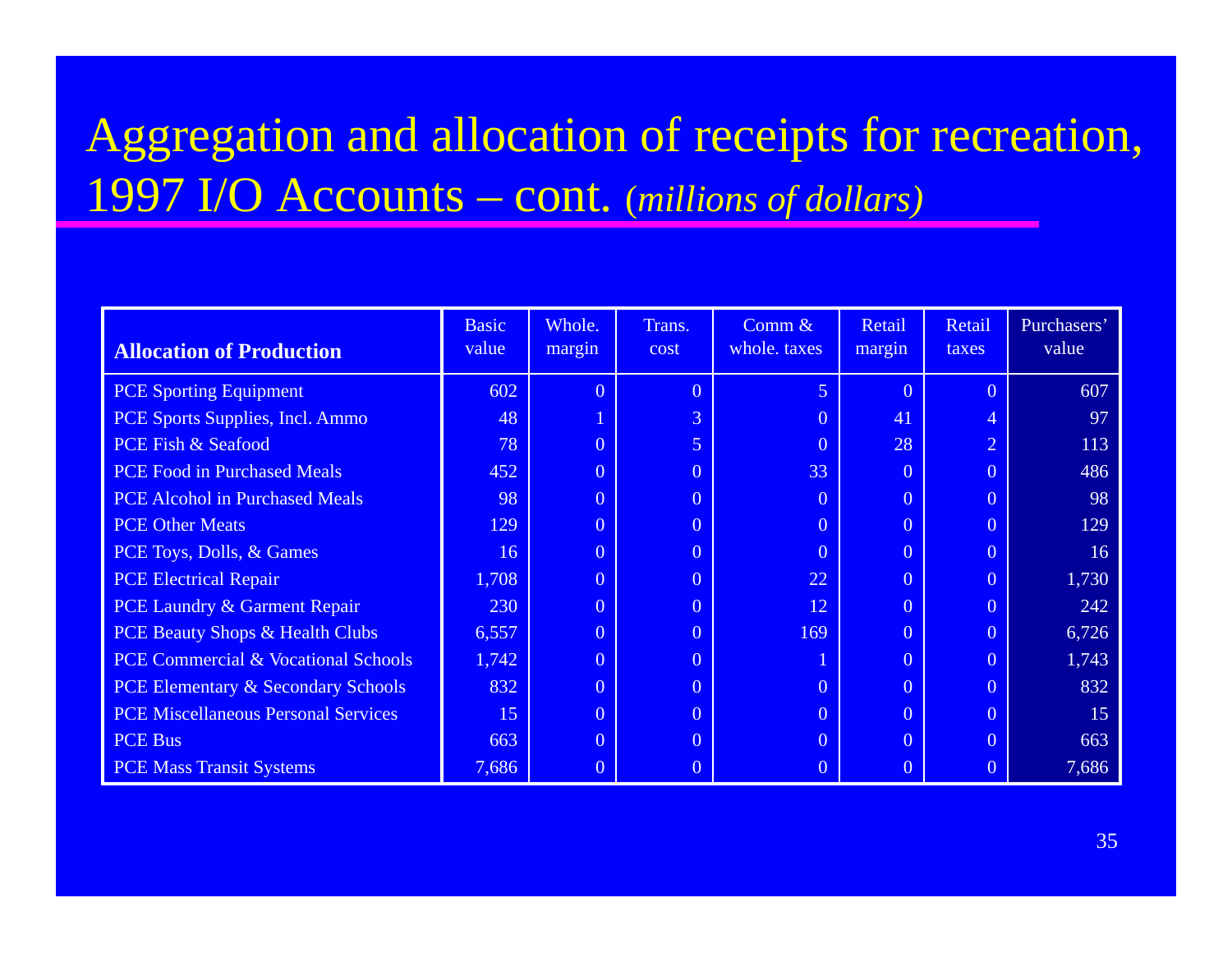### Aggregation and allocation of receipts for recreation, I/O A Accounts – cont. (*millions of dollars)*

| <b>Allocation of Production</b>              | <b>Basic</b><br>value | Whole.<br>margin | Trans.<br>cost | Comm $\&$<br>whole, taxes | Retail<br>margin | Retail<br>taxes | Purchasers'<br>value |
|----------------------------------------------|-----------------------|------------------|----------------|---------------------------|------------------|-----------------|----------------------|
| <b>PCE Other Purchased Intercity</b>         |                       |                  |                |                           |                  |                 |                      |
| Transportation                               | 6,242                 | $\overline{0}$   | $\overline{0}$ | 37                        | $\overline{0}$   | $\overline{0}$  | 6,278                |
| <b>PCE Other Motor Vehicle Services</b>      | 98                    | $\overline{0}$   | $\overline{0}$ | $\sqrt{2}$                | $\overline{0}$   | $\overline{0}$  | 100                  |
| <b>PCE Hotels &amp; Motels</b>               | 418                   | $\overline{0}$   | $\overline{0}$ | 15                        | $\theta$         | $\overline{0}$  | 433                  |
| <b>PCE Postage</b>                           | 16                    | $\overline{0}$   | $\theta$       | $\overline{0}$            | $\overline{0}$   | $\overline{0}$  | 16                   |
| PCE Household Operations Services,           |                       |                  |                |                           |                  |                 |                      |
| Not Elsewhere Classified (NEC)               | 4,105                 | $\overline{0}$   | $\overline{0}$ | 74                        | $\theta$         | $\overline{0}$  | 4,179                |
| <b>PCE Professional Association Expenses</b> | 4,417                 | $\overline{0}$   | $\overline{0}$ | $\overline{0}$            | $\overline{0}$   | $\overline{0}$  | 4,417                |
| <b>PCE</b> Social Welfare                    | 2,980                 | $\overline{0}$   | $\overline{0}$ | 8                         | $\overline{0}$   | $\overline{0}$  | 2,988                |
| <b>PCE</b> Recreation                        | 208,064               | 30               | 76             | 6,153                     | 677              | 68              | 215,067              |
|                                              | 354, 685              | 112              | 294            | 7,565                     | 752              | 74              | 363,482              |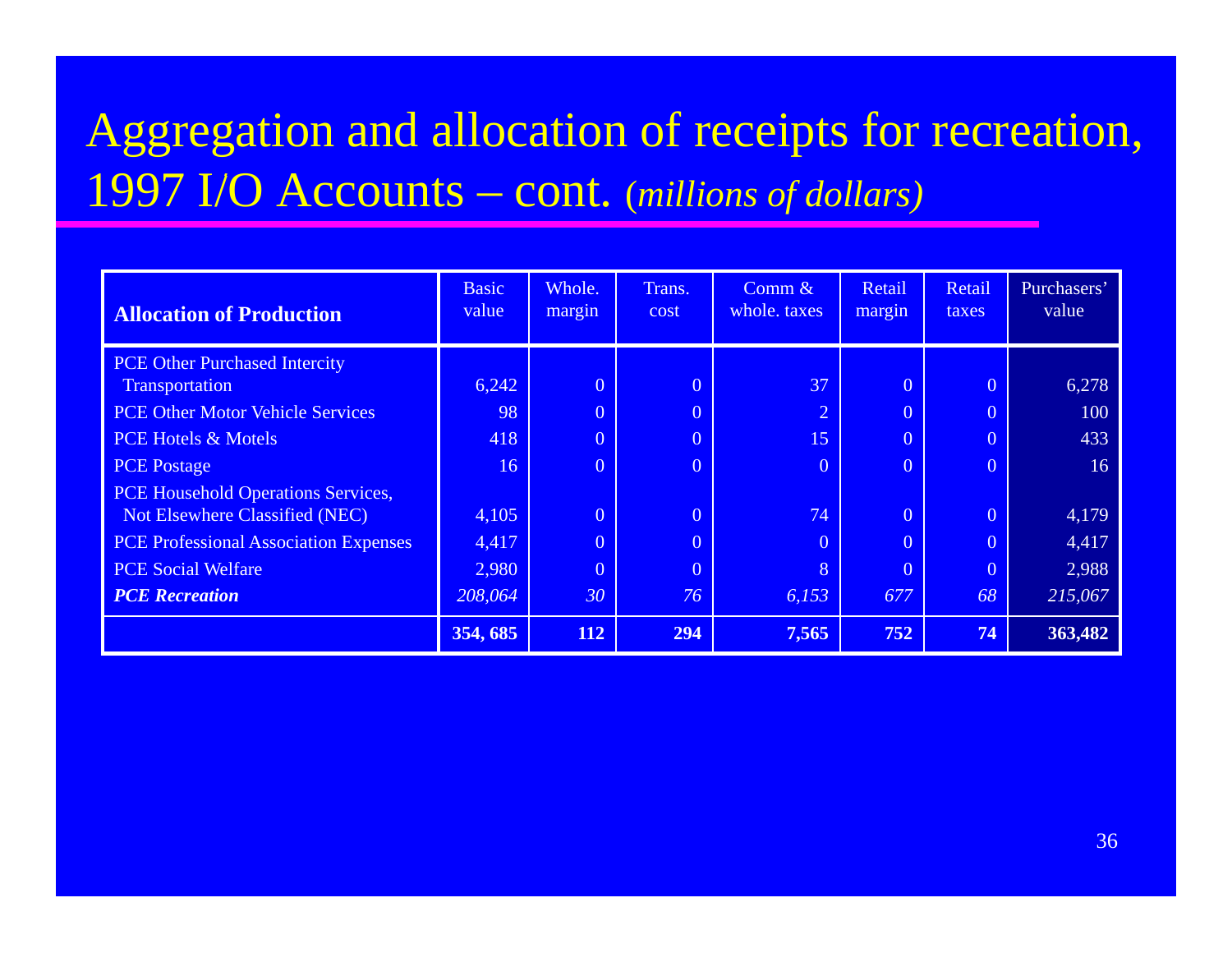### **Evaluation of CE and PCE Estimates**

Standard errors and confidence intervals Expert judgment Classification of items Collection issues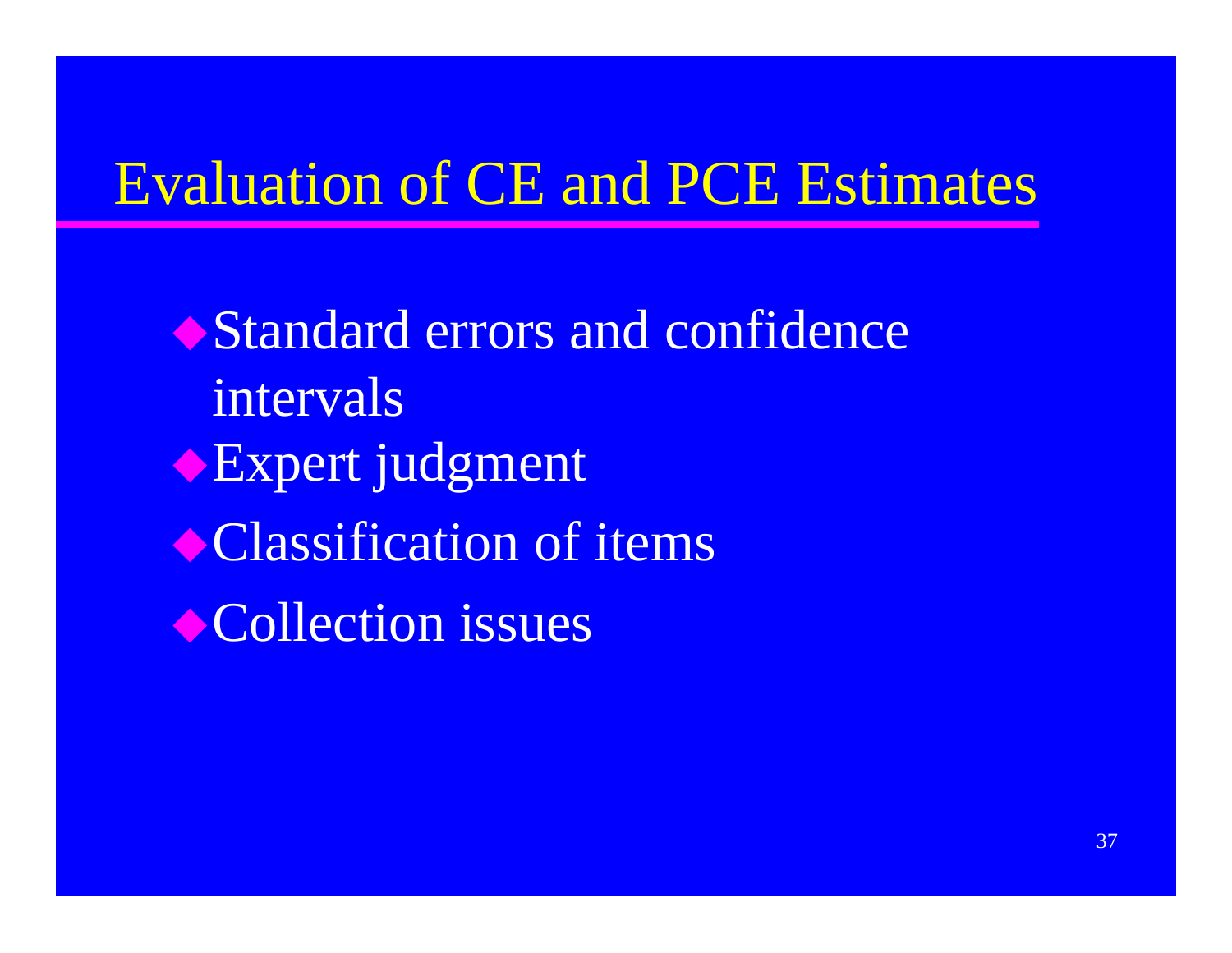### Standard error and 95% confidence interval for total recreation expenditures, 1997 CE

|                          | <b>Value</b>                   |
|--------------------------|--------------------------------|
| <b>Item</b>              | ( <i>millions of dollars</i> ) |
| <b>Total recreation</b>  | \$107,583                      |
| <b>Standard error</b>    | \$2,430                        |
| 95% confidence intervals |                                |
| <b>Upper limit</b>       | \$112,346                      |
| <b>Lower limit</b>       | \$102,820                      |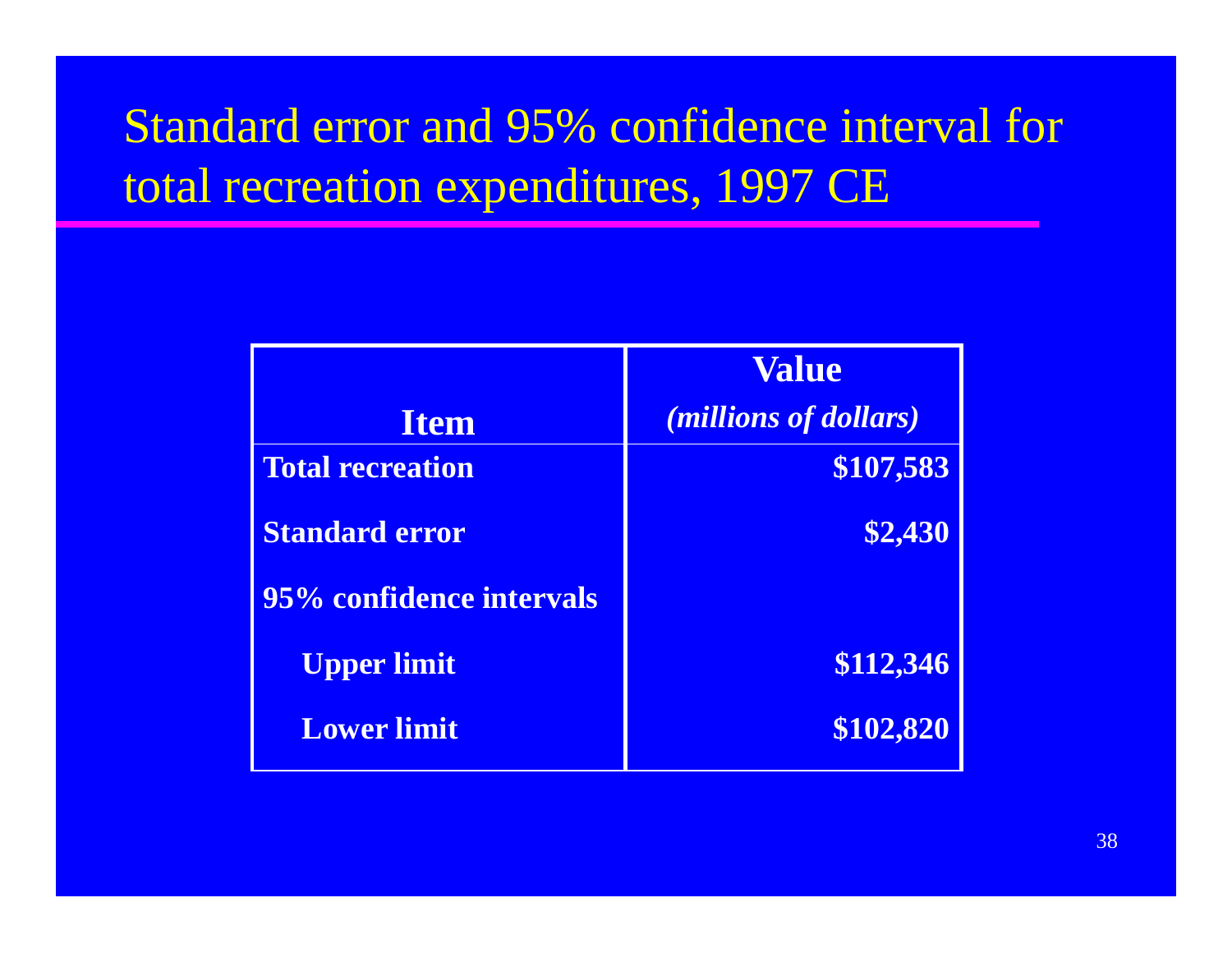## Quality identifier in PCE

- ◆ Since PCE is compiled from numerous sources, calculating standard errors and confidence intervals is not feasible.
- $\blacklozenge$  The basic value for each transaction contributing to PCE is assigned a quality ID of 1, 2, or 3, in decreasing order of quality or level of confidence.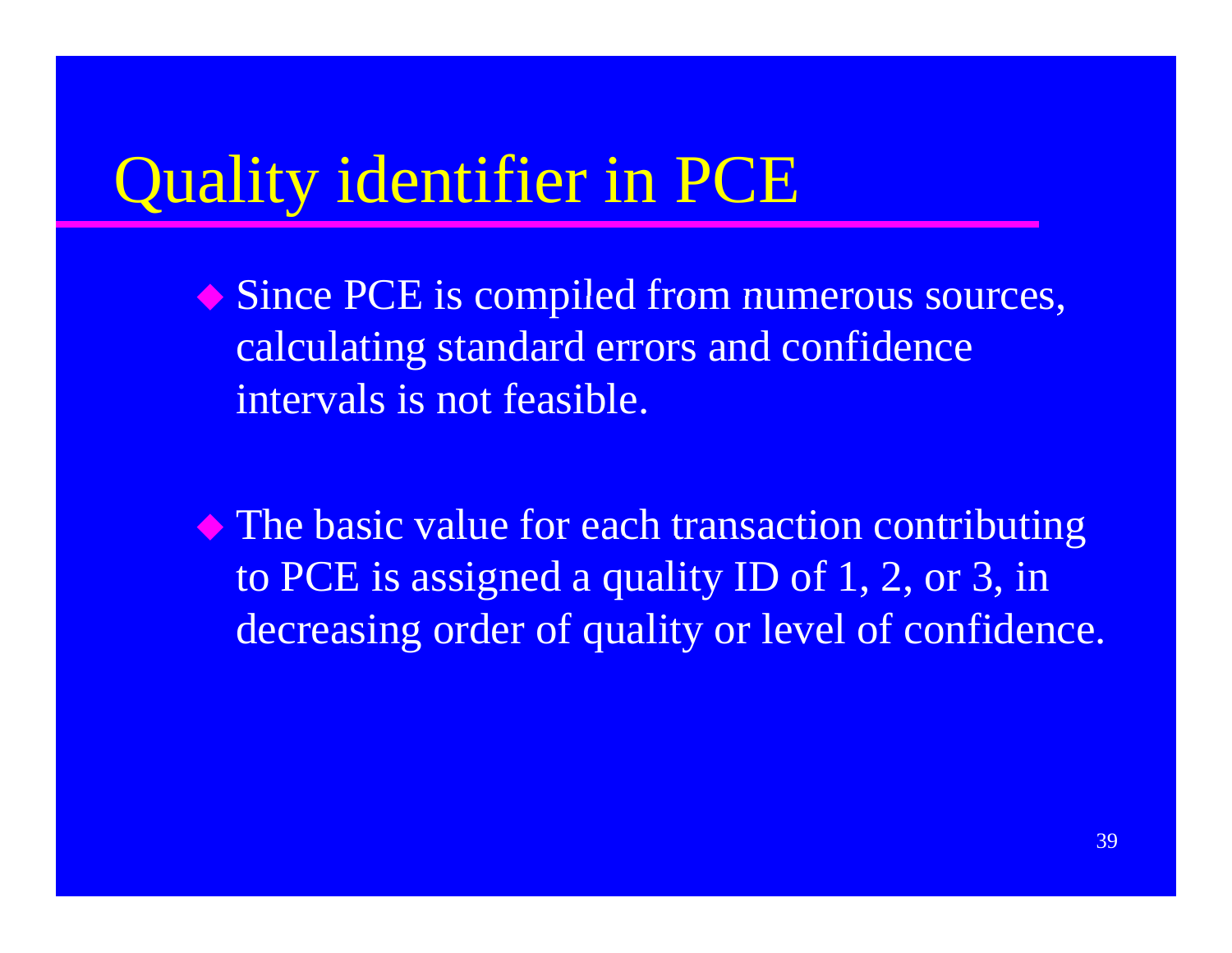#### Quality identifier in PCE  $-$  cont.

- ◆ Quality ID of 1 – basic value based on survey, census, or other reliable published source
- ◆ Quality ID of 2 basic value based on source data, but further estimates made by BEA
- ◆ Quality ID of 3 basic value not based on survey data or other reliable source
- ◆ 83 percent of basic value for recreation derived from Quality ID 2 transactions
- $\leftrightarrow$  Remaining 17 percent derived from Quality ID 3 transactions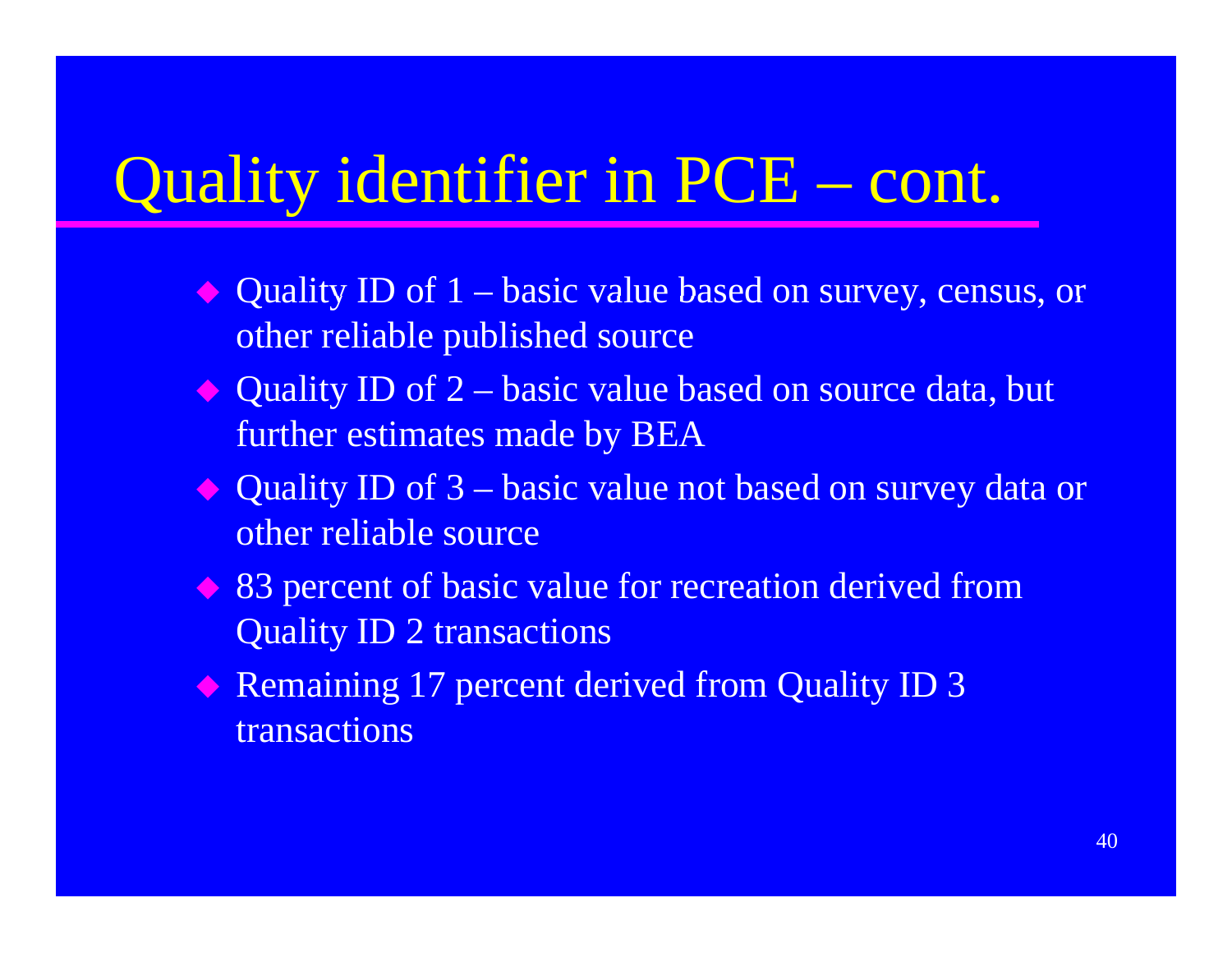# Expert Judgment in CE

Obata adjustment in CE - Allocation procedures - Imputation procedures

Casa analyst judgment" in PCE - Tradition & experience - 'S's, 'R's & 'IED998's - Explicit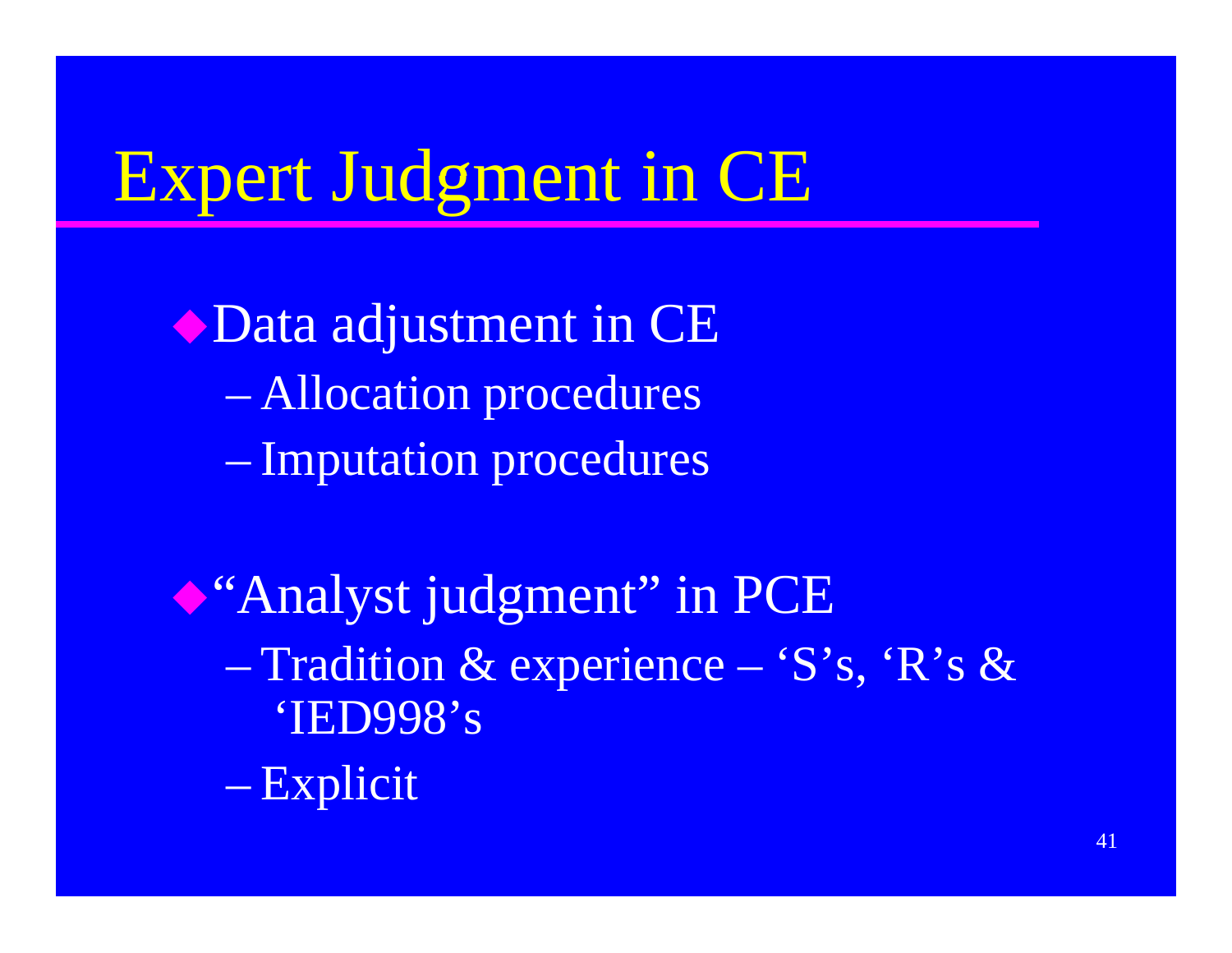## Impact of data adjustment procedures on recreation estimates, 1997 CE (millions of dollars)

| Item                            | <b>Total</b> | Allocated      | $\frac{0}{0}$<br>Allocated | Imputed        | $\%$<br>Imputed | Other <sup>*</sup> | $\frac{0}{0}$<br>Other <sup>*</sup> |
|---------------------------------|--------------|----------------|----------------------------|----------------|-----------------|--------------------|-------------------------------------|
| Total recreation                | \$107,583    | \$3,447        | 3.2%                       | \$2,663        | 2.5%            | \$2,945            | 2.7%                                |
| Movies, theater, etc.           | 13,582       | 259            | 1.9%                       | 608            | 4.4%            | 711                | 5.2%                                |
| <b>Spectator sports</b>         | 5,013        | 86             | 1.7%                       | 299            | 6.0%            | 237                | 4.7%                                |
| Radio & TV repair               | 775          | 67             | 8.6%                       | 15             | 1.9%            | $\mathbf 1$        | 0.1%                                |
| Clubs & frat. orgs.             | 7,931        | $\overline{0}$ | 0.0%                       | 323            | 4.1%            | $\leq$ 1           | $< 0.1\%$                           |
| Comm. participant<br>amusements | 10,896       | 1,285          | 11.8%                      | 582            | 5.3%            | 1,355              | 12.4%                               |
| Parimut. & lotteries            | 5,616        | 347            | 6.2%                       | $\overline{0}$ | $0.0\%$         | $\overline{0}$     | 0.0%                                |
| Pets & vets                     | 11,688       | 109            | 0.9%                       | 32             | 0.3%            | 9                  | 0.1%                                |

\* Other includes manual adjustment, combined imputation and allocation, and special Section 18 processing (Trips and Vacations).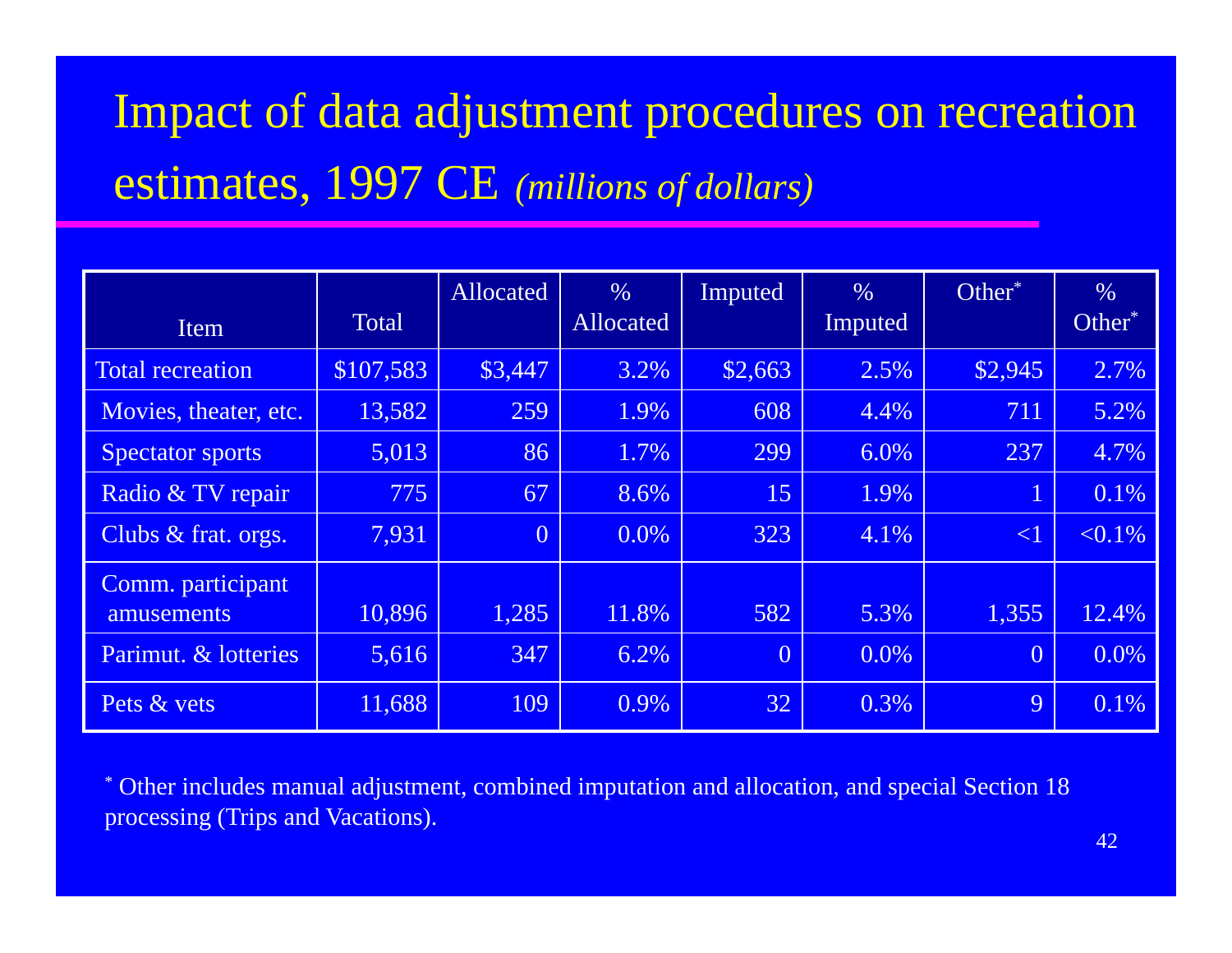## Impact of data adjustment procedures on recreation estimates, 1997 CE - cont. (millions of dollars)

| Item                                   | <b>Total</b> | Allocated      | $\%$<br>Allocated | Imputed        | $\%$<br>Imputed | Other <sup>*</sup> | $\frac{0}{0}$<br>Other <sup>*</sup> |
|----------------------------------------|--------------|----------------|-------------------|----------------|-----------------|--------------------|-------------------------------------|
| <b>Cable TV</b>                        | \$27,697     | 189            | 0.7%              | \$223          | 0.8%            | \$13               | $< 0.1\%$                           |
| Film developing $&$<br>photo studios   | 5,570        | 403            | 7.2%              | 228            | 4.1%            | $\leq$ 1           | $< 0.1\%$                           |
| Sport. & rec. camps                    | 2,254        | 404            | 17.9%             | $\overline{0}$ | 0.0%            | $\overline{0}$     | 0.0%                                |
| Video cassette rental                  | 4,255        | $\overline{0}$ | $0.0\%$           | 186            | 4.4%            | $1^{\prime}$       | $< 0.1\%$                           |
| Internet service<br>providers          | 2,181        | $\overline{0}$ | 0.0%              | 17             | 0.8%            | $\overline{0}$     | 0.0%                                |
| <b>Commercial amuse-</b><br>ments, NEC | 10,125       | 298            | 2.9%              | 150            | 1.5%            | 617                | 6.1%                                |

\* Other includes manual adjustment, combined imputation and allocation, and special Section 18 processing (Trips and Vacations).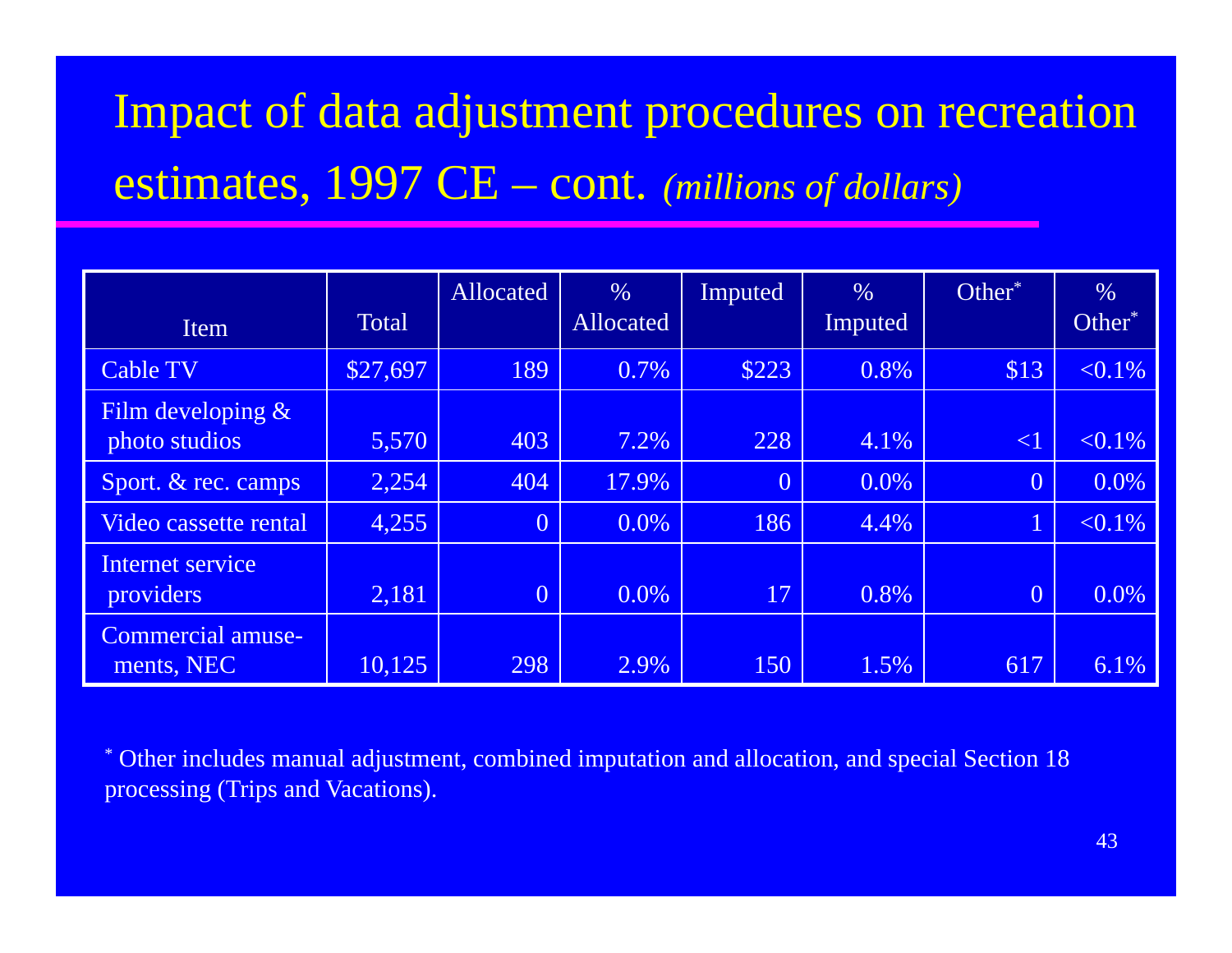# **Expert Judgment in PCE**

**Tradition & experience** - 'S' – Domestic supply - 'IED998' – Converted 1992 commodity flow records  $-$  'R' - Residual Explicit - "Based on analyst judgment"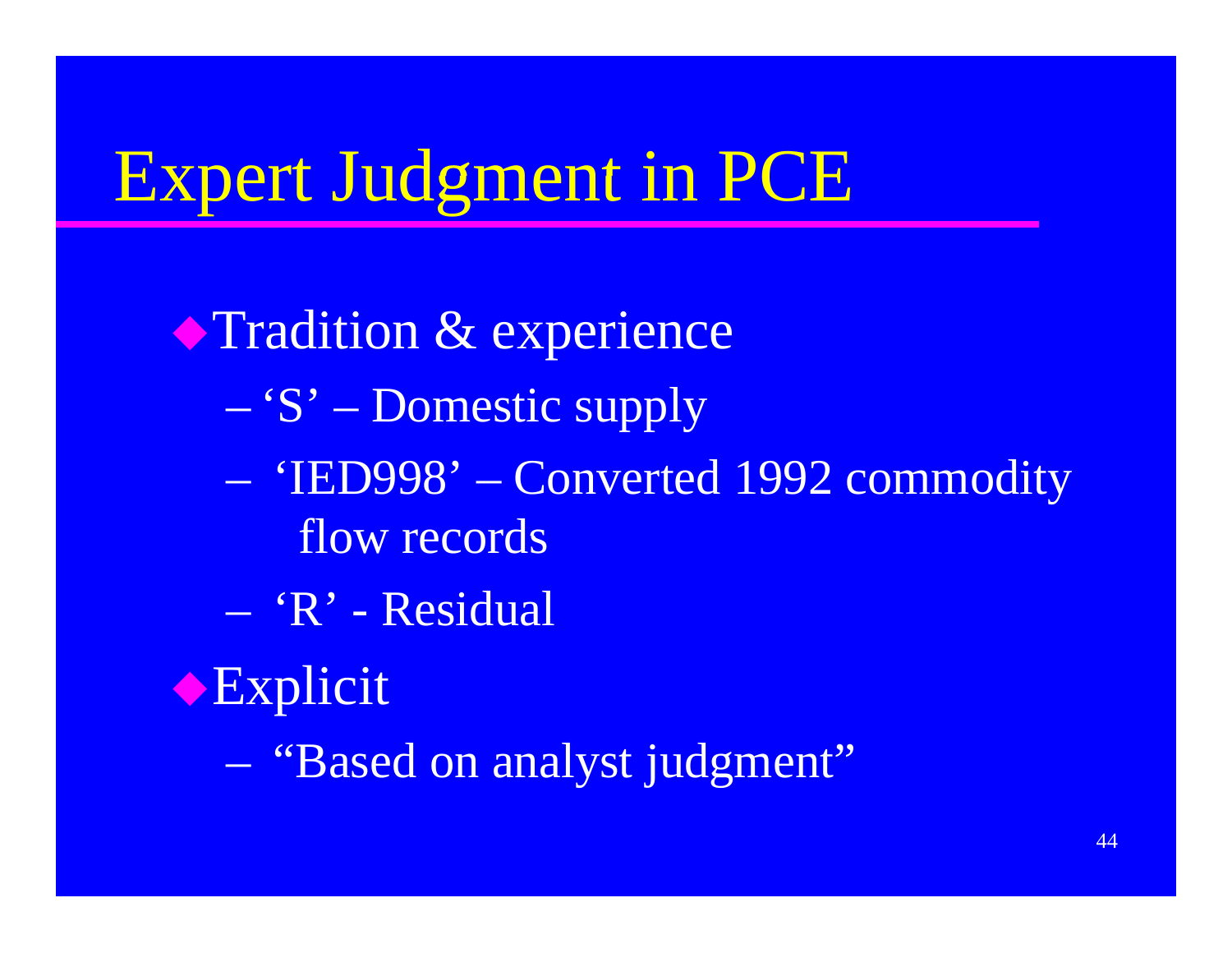### Classification of Items

CE - UCC for parimutuel receipts include miscellaneous fees, such as pet, fishing, & hunting licenses that can't be separated

◆ CE - UCC for sporting and recreational camp fees includes sports camps, such as football and baseball.

 PCE assigns sports instruction camps to commercial amusements, NEC.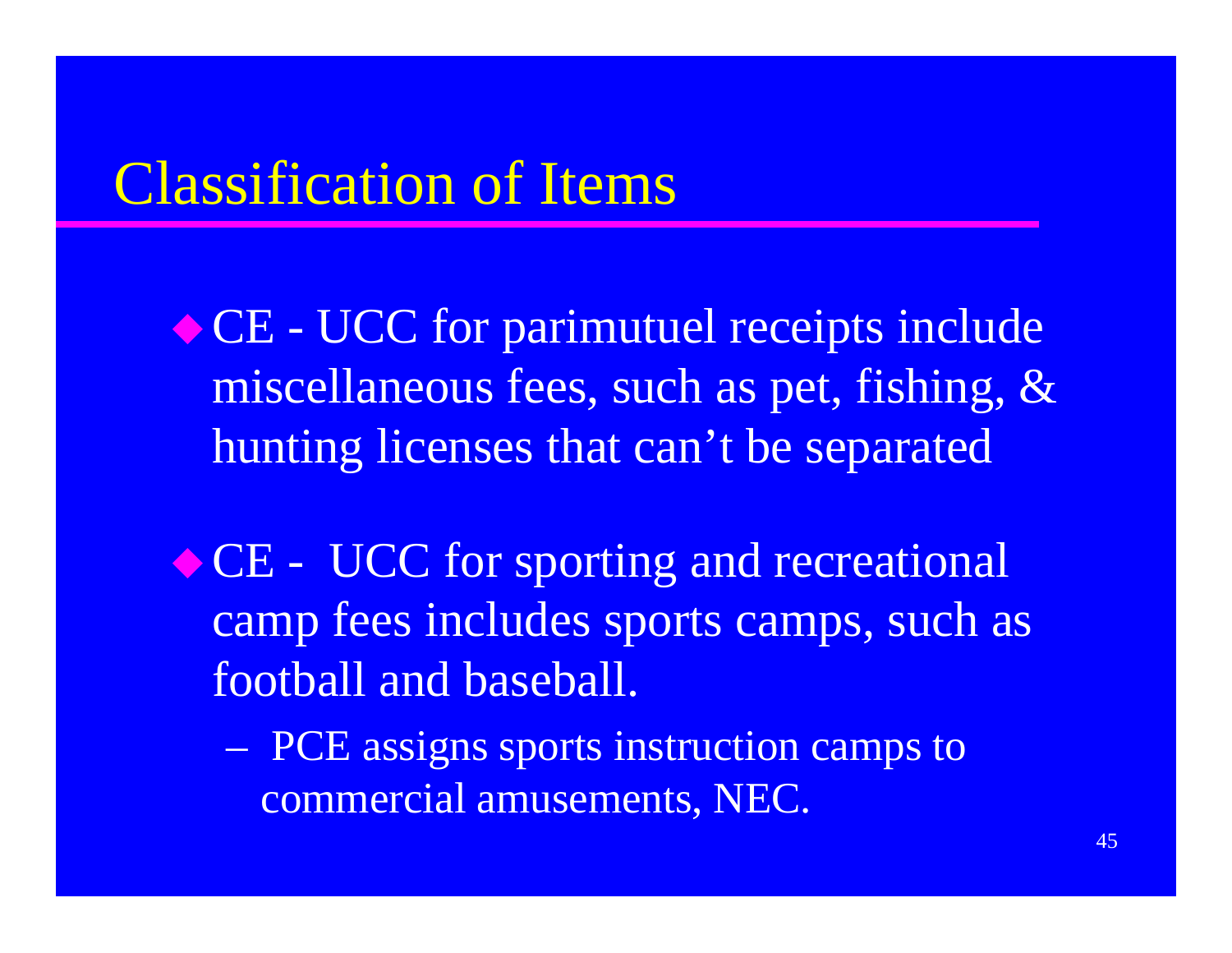#### **Collection Issues: Spectator Sports** ues: Spectator Sport

### **Items in PCE**

- Pro & semi-pro baseball admission receipts
- Pro & semi-pro football admission receipts
- Other pro & semi-pro sports clubs admissions
- Other receipts from sports teams & clubs
- Admission receipts for horse racetracks
- Admission receipts for dog racetracks
- Admission receipts for auto racetracks
- Racing (excl. track oper., radio, TV, & ads) Exhibition bowling
- Travel arrangement & reservation services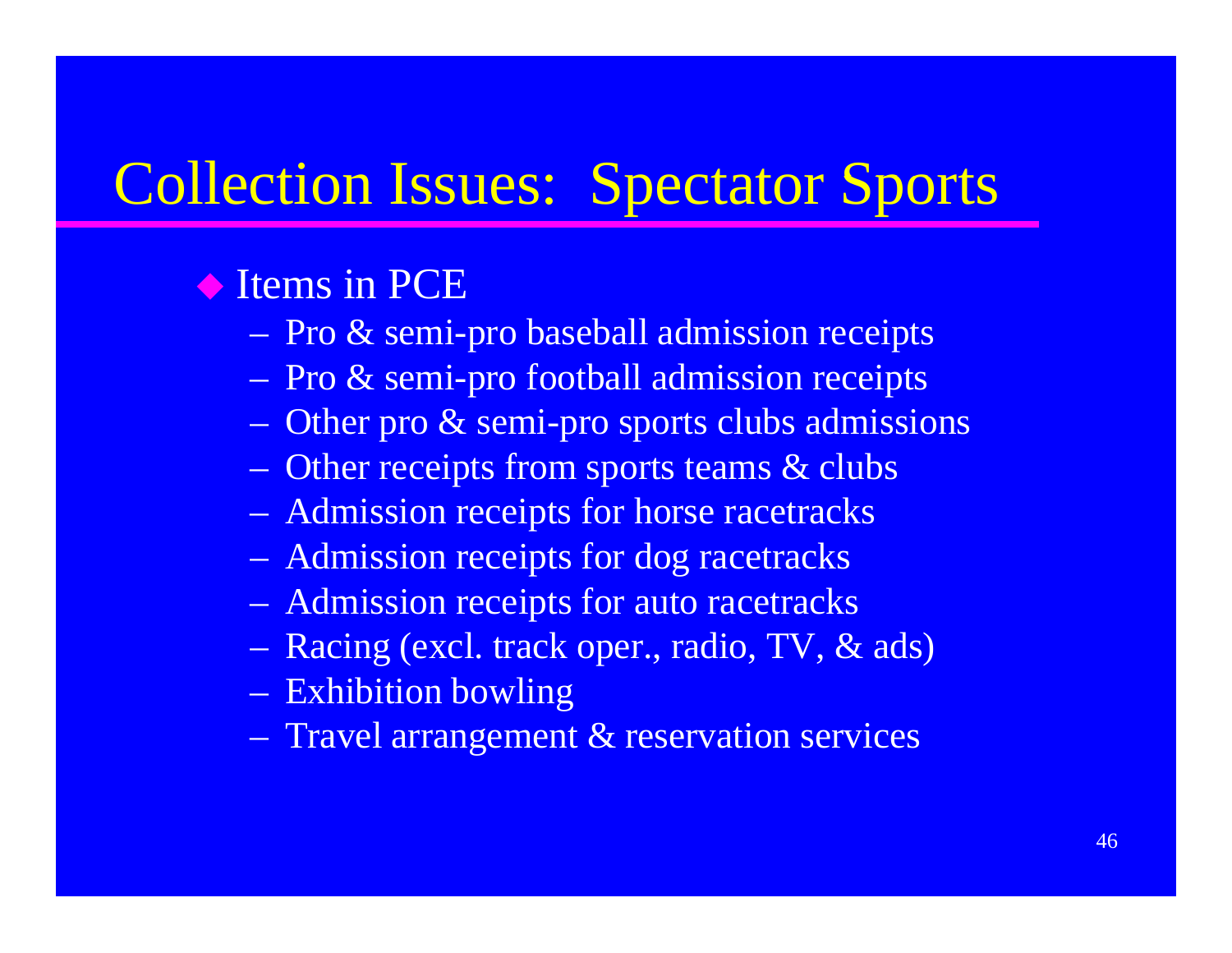## Collection Issues: Spectator Sports – cont.

### ◆ Items in PCE – cont.

- Promoters of performing arts, sports, and similar events
- College sports
- Sales & services of higher educational est. incidental to education activities
- Government sales of elementary & secondary education services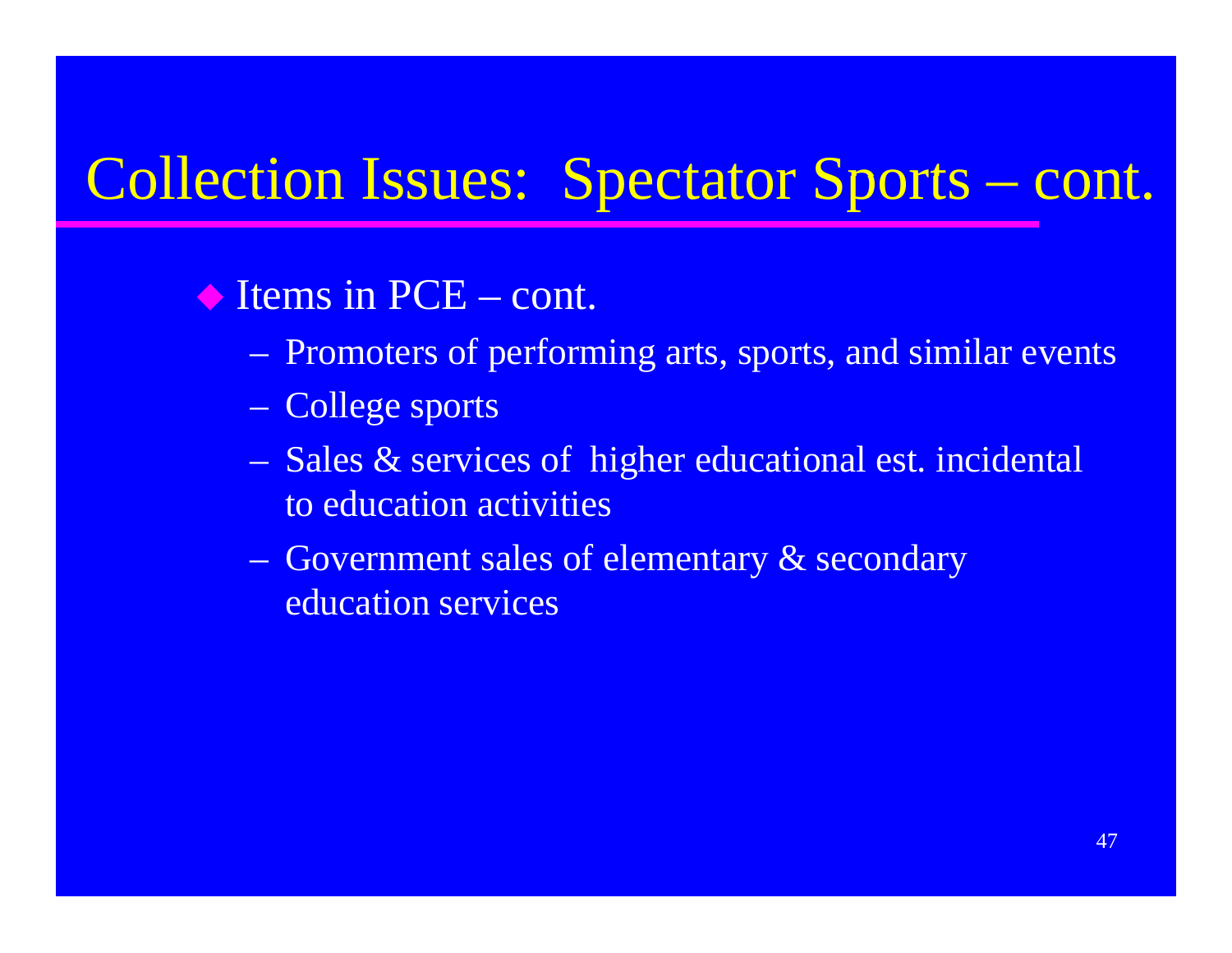### Collection Issues: Spectator Sports – cont.

### $\bullet$  UCC's in CE

- $\sim$ 620221 – Admission to sporting events
- $\mathcal{L}_{\mathcal{A}}$ 620222 – Admission to sporting events, out-of-town trips

#### $\Diamond$ Questions for UCC 620221

- "Since the 1st of *(month, 3 months ago)*, have you (or any members of your CU) purchased any of the following for your own use?"
	- Season tickets to sporting events
- $\sim$  "Have you (or any members of your CU) paid any single admissions to spectator sporting events such as football, baseball, hockey, or soccer?"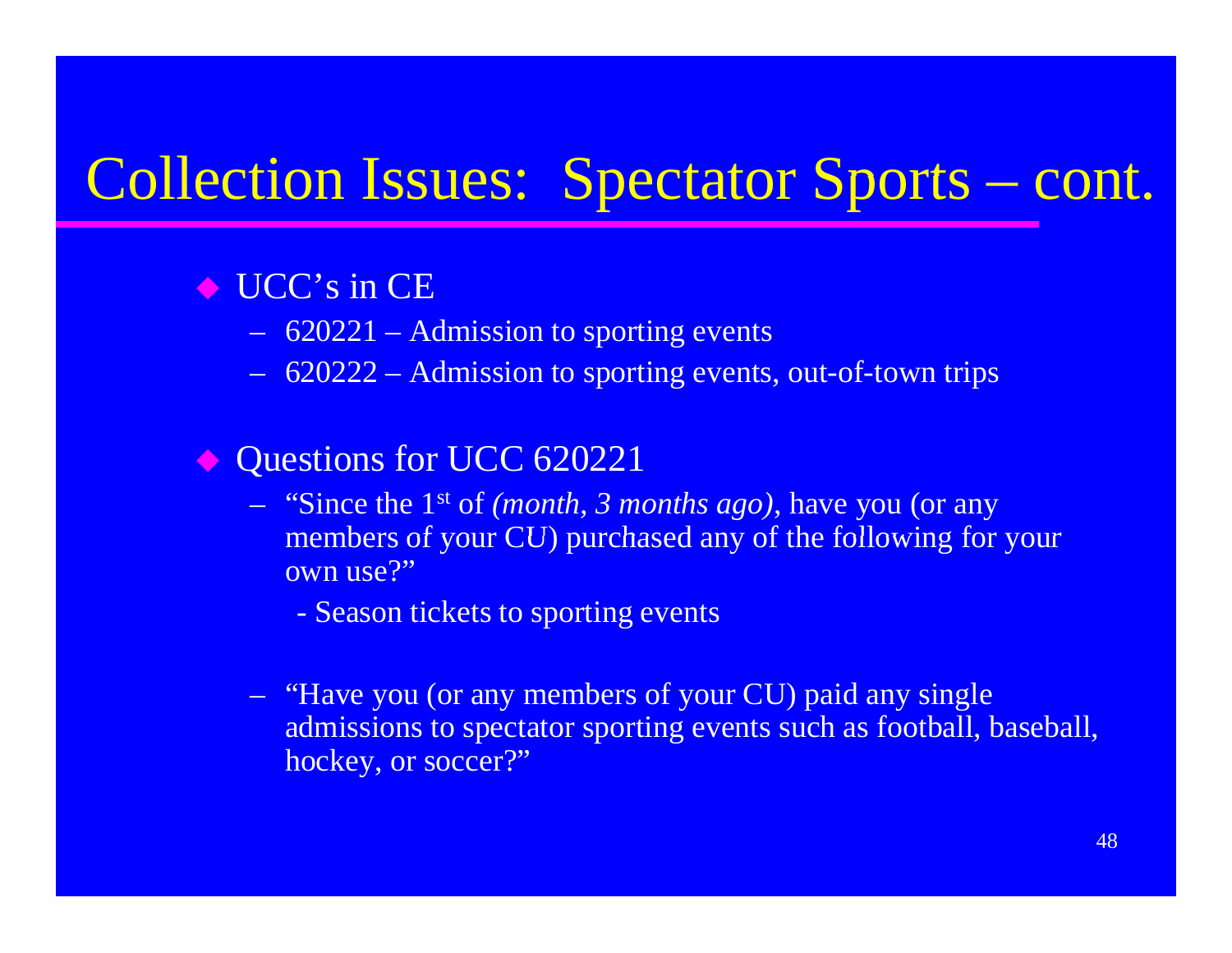## Collection Issues: Spectator Sports – cont.

#### $\Diamond$ Questions for UCC 620222

- For trips paid for at least in part by the CU and not a package deal: "Did you (or any members of your CU) spend anything on this trip for entertainment or admissions (not counting what the package deal covered? *Hand respondent information booklet, page 40.*
- The info booklet gives the following cues:

| $\rightarrow$ Movies  | <b>Theaters</b> | <b>Concerts</b>      |
|-----------------------|-----------------|----------------------|
| $\rightarrow$ Museums | <b>Tours</b>    | <b>Sports events</b> |

- » Other entertainment event
- 25 percent of the amount is allocated to UCC 620222 for longer trips, 11 percent if the trip is reported as a local overnight stay.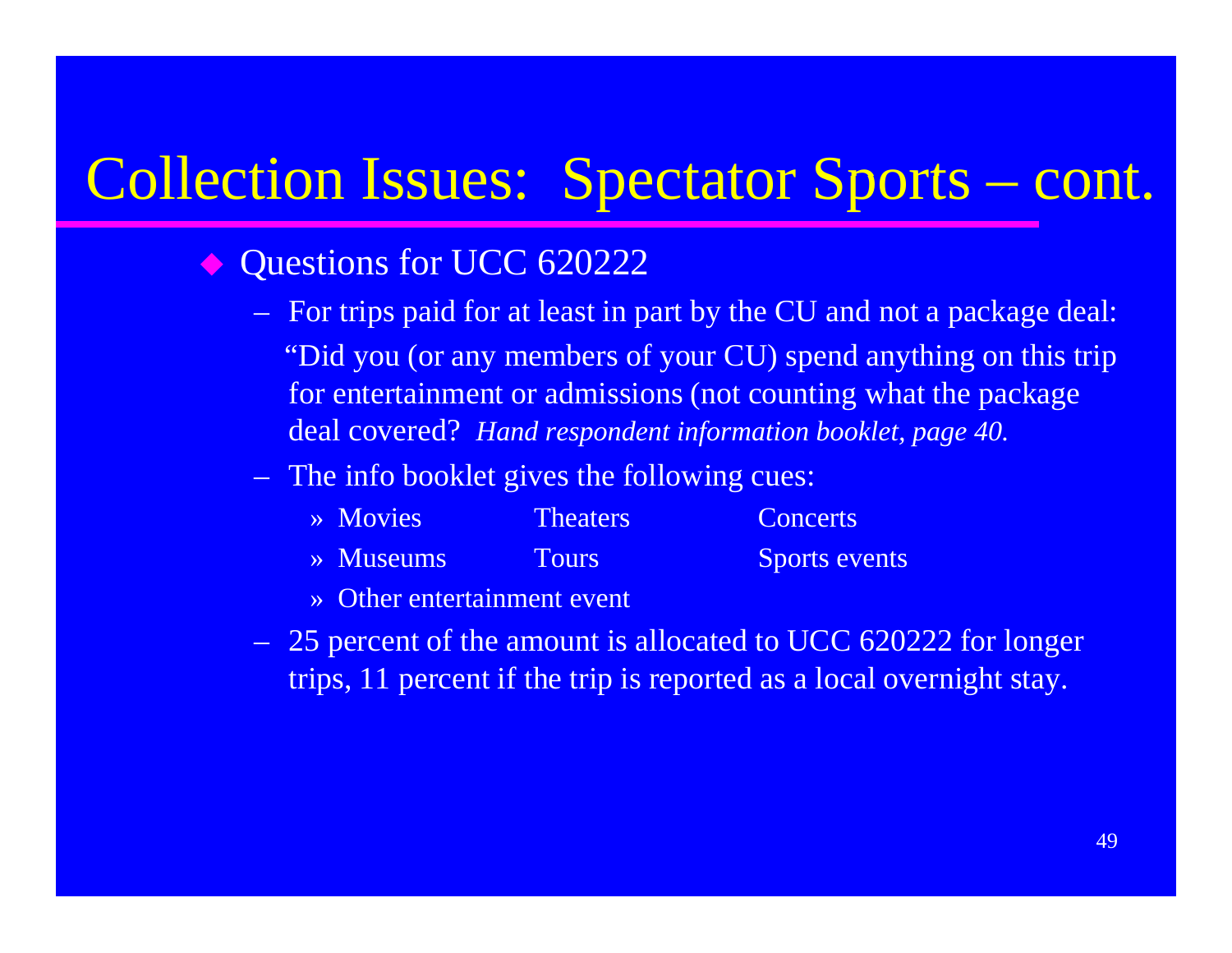#### Collection Issues: Spectator Sports n Issues: Spectator Sports – cont.

- For reimbursed trips, trips for non-CU members and package deals: "Did [the trip] expenses include anything for - ? Food and beverages Lodging Trans portation Anything else
- A portion of "Anything else" is allocated to entertainment and admissions depending on what other items were included on the trip.
- $-$  25 percent of the entertainment and admissions portion is then allocated to UCC 620222.

 $\Diamond$  Thus, the CE instrument and methodology do not elicit the same detail on spectator sports expenses as the PCE source data provides. The questions are also asked towards the end of the interview at which point fatigue may be a factor.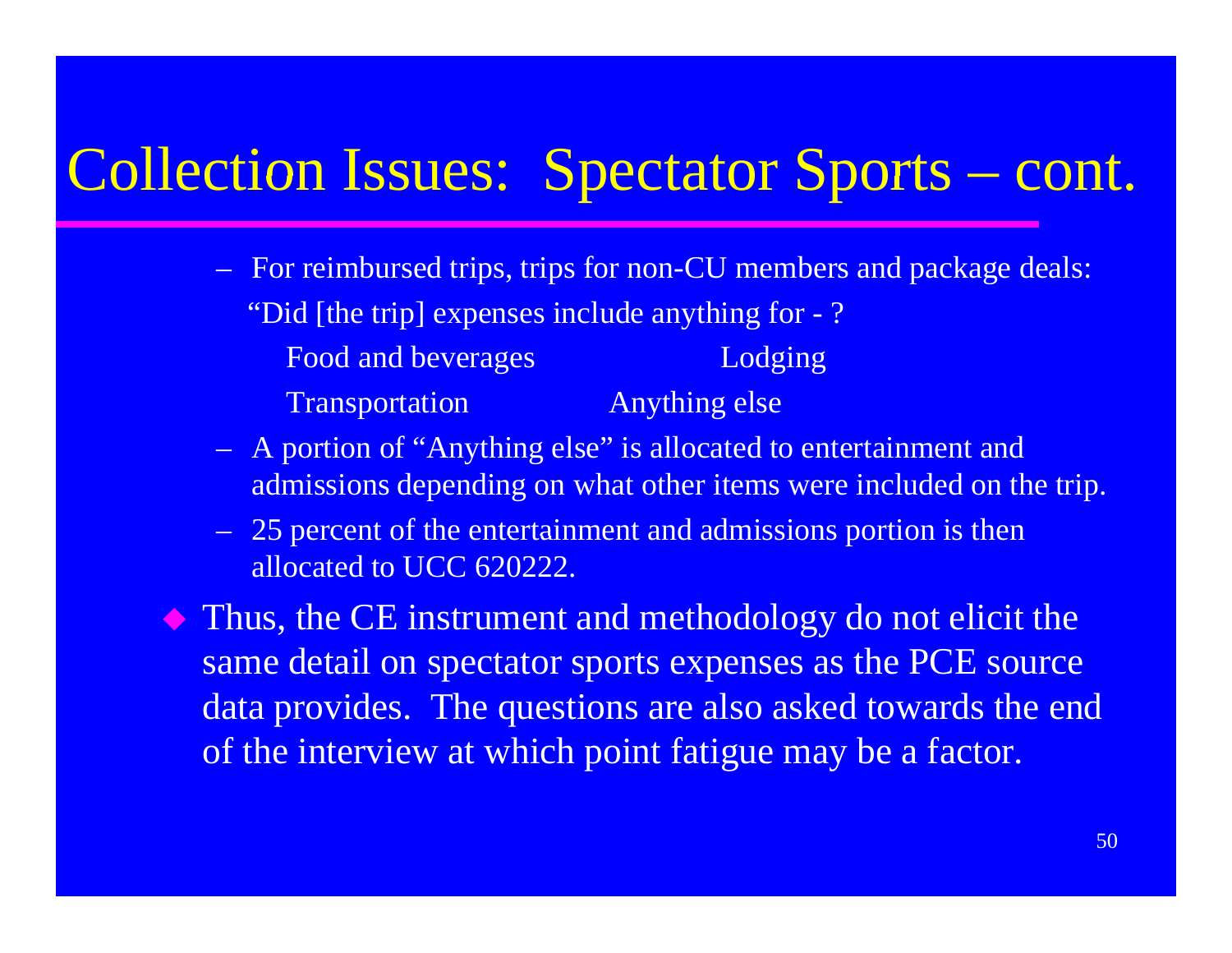## Summary of Evaluation

- ◆ Differential between 1997 CE and PCE estimates \$107 billion
	- If true CE estimate at upper end of confidence interval \$5 billion
	- Though we have no estimates of effects, it is unlikely that adjusting other BLS allocation/imputation procedures or reapplying BEA expert judgment in allocation decisions on total purchasers' value would have an appreciable impact on expenditure differential.
- Remaining differential approx. \$100 billion

 $\bullet$  A potential methodological reason for the difference is questionnaire design in the CE.